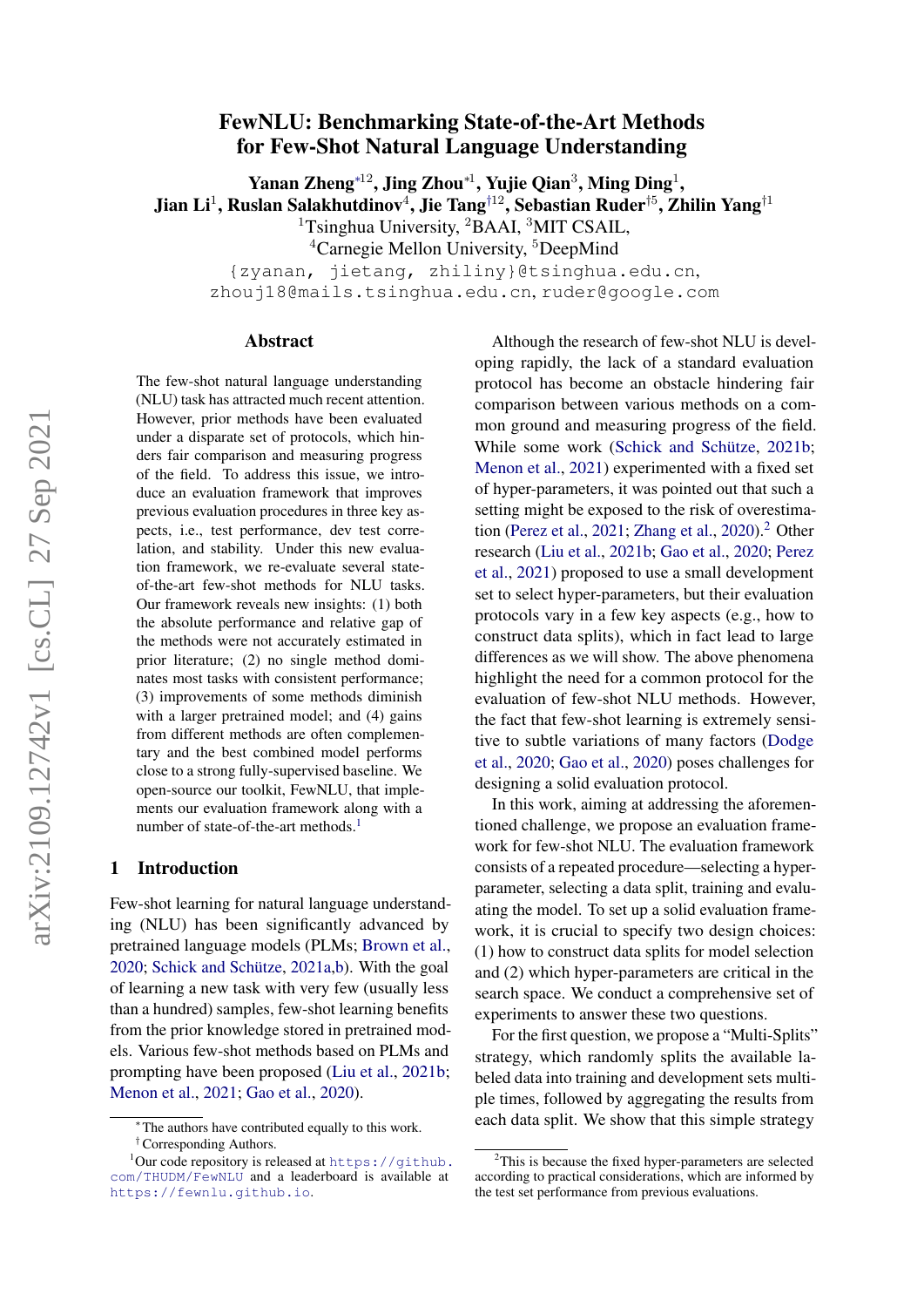outperforms  $K$ -fold cross validation and minimum description length [\(Perez et al.,](#page-10-5) [2021\)](#page-10-5) in three dimensions: (1) the test set performance of the selected hyper-parameters; (2) correlation between development set and true test set performance; and (3) robustness to hyper-parameter settings.

For the second question, we conducted comprehensive experiments to study the effects of various hyper-parameters. Experiments show that prompt patterns and verbalizers [\(Schick and Schütze,](#page-10-1) [2021b\)](#page-10-1) are critical hyper-parameters that largely affect performance. Moreover, factors concerning randomness like sample order during training are also important in determining the performance.

We then take a step further to re-evaluate recent state-of-the-art few-shot NLU methods under this common evaluation framework. Our re-evaluation leads to several findings summarized in Section [2.](#page-1-0)

To aid reproducing our results and benchmarking few-shot NLU methods, we open-source FewNLU, a toolkit that contains implementations of a number of state-of-the-art methods, data processing utilities, as well as our proposed evaluation framework.

To sum up, our contributions are as follows.

- 1. We introduce a new evaluation framework of few-shot NLU. We propose three desiderata of few-shot evaluation and show that our framework outperforms previous ones in these aspects. Our framework makes it possible to compare methods and to measure progress of few-shot NLU in a justified manner.
- 2. Under the new evaluation framework, we benchmark the performance of recent methods individually as well as the best performance with a combined approach. These benchmarks reflect the current state of the art and will serve as important baselines for future research.
- 3. Throughout our exploration, we arrive at several key findings summarized in Section [2.](#page-1-0)
- 4. We open-source a toolkit, FewNLU, to facilitate future research with our framework.

### <span id="page-1-0"></span>2 Summary of Findings

For reference, we collect our key findings here and discuss each of them throughout the paper.

Finding [1.](#page-5-0) Multi-Splits is a better data-split strategy than  $K$ -fold cross validation and minimum description length in terms of (1) test performance, (2) correlation between development and test sets, and (3) stability w.r.t. the number of runs.

Finding [2.](#page-6-0) We recommend to at least search over

prompt patterns during hyper-parameter tuning, and it is also beneficial to search others. All comparison methods should be searched and compared under the same set of hyper-parameters.

Finding [3.](#page-8-0) The absolute performance and the relative gap of few-shot methods were in general not accurately estimated in prior literature. In addition, the benefits of some few-shot methods (e.g., ADAPET [\(Menon et al.,](#page-10-3) [2021\)](#page-10-3)) decrease on larger models like DeBERTa. The gains of semisupervised few-shot methods (e.g., iPET [\(Schick](#page-10-1) [and Schütze,](#page-10-1) [2021b\)](#page-10-1) and Noisy Student [\(Xie et al.,](#page-11-1) [2020\)](#page-11-1)) are consistent even on larger models.

Finding [4.](#page-9-1) Gains from different methods are largely complementary. A combination of recent state-of-the-art methods largely outperforms individual methods and achieves the best performance, close to a strong fully-supervised baseline on RoBERTa [\(Liu et al.,](#page-10-7) [2019\)](#page-10-7). However, there is still a sizeable gap between the best few-shot and the fully-supervised system on DeBERTa [\(He et al.,](#page-10-8) [2020\)](#page-10-8).

Finding [5.](#page-9-2) No single few-shot method dominates most NLU tasks. This highlights the need for the development of few-shot methods with more consistent and robust performance across tasks.

#### 3 Related Work

The "pretraining and fine-tuning" paradigm [\(Howard and Ruder,](#page-10-9) [2018\)](#page-10-9) shows tremendous success in few-shot NLU tasks. Various methods have been developed such as the [CLS] classification fine-tuning [\(Devlin et al.,](#page-10-10) [2018\)](#page-10-10), promptingbased methods with discrete prompts [\(Schick and](#page-10-1) [Schütze,](#page-10-1) [2021b;](#page-10-1) [Gao et al.,](#page-10-4) [2020\)](#page-10-4) or continuous prompts [\(Liu et al.,](#page-10-2) [2021b;](#page-10-2) [Shin et al.,](#page-10-11) [2020;](#page-10-11) [Li and](#page-10-12) [Liang,](#page-10-12) [2021;](#page-10-12) [Lester et al.,](#page-10-13) [2021\)](#page-10-13), and methods that calibrate the output distribution [\(Yang et al.,](#page-11-2) [2021;](#page-11-2) [Zhao et al.,](#page-11-3) [2021\)](#page-11-3).

The fact that few-shot learning is sensitive to many factors and thus is extremely unstable [\(Liu](#page-10-14) [et al.,](#page-10-14) [2021a;](#page-10-14) [Lu et al.,](#page-10-15) [2021;](#page-10-15) [Zhang et al.,](#page-11-0) [2020;](#page-11-0) [Dodge et al.,](#page-10-6) [2020\)](#page-10-6) increases the difficulty of fewshot evaluation. Several works address evaluation protocols to mitigate the effects of instability: [Gao](#page-10-4) [et al.](#page-10-4) [\(2020\)](#page-10-4) and [Liu et al.](#page-10-2) [\(2021b\)](#page-10-2) adopt a held-out set to select models. [Perez et al.](#page-10-5) [\(2021\)](#page-10-5) proposed K-fold cross validation and minimum description length evaluation strategies. [Bragg et al.](#page-9-3) [\(2021\)](#page-9-3) and [Ye et al.](#page-11-4) [\(2021\)](#page-11-4) proposed few-shot NLP benchmarks FLEX and CrossFit respectively, which fo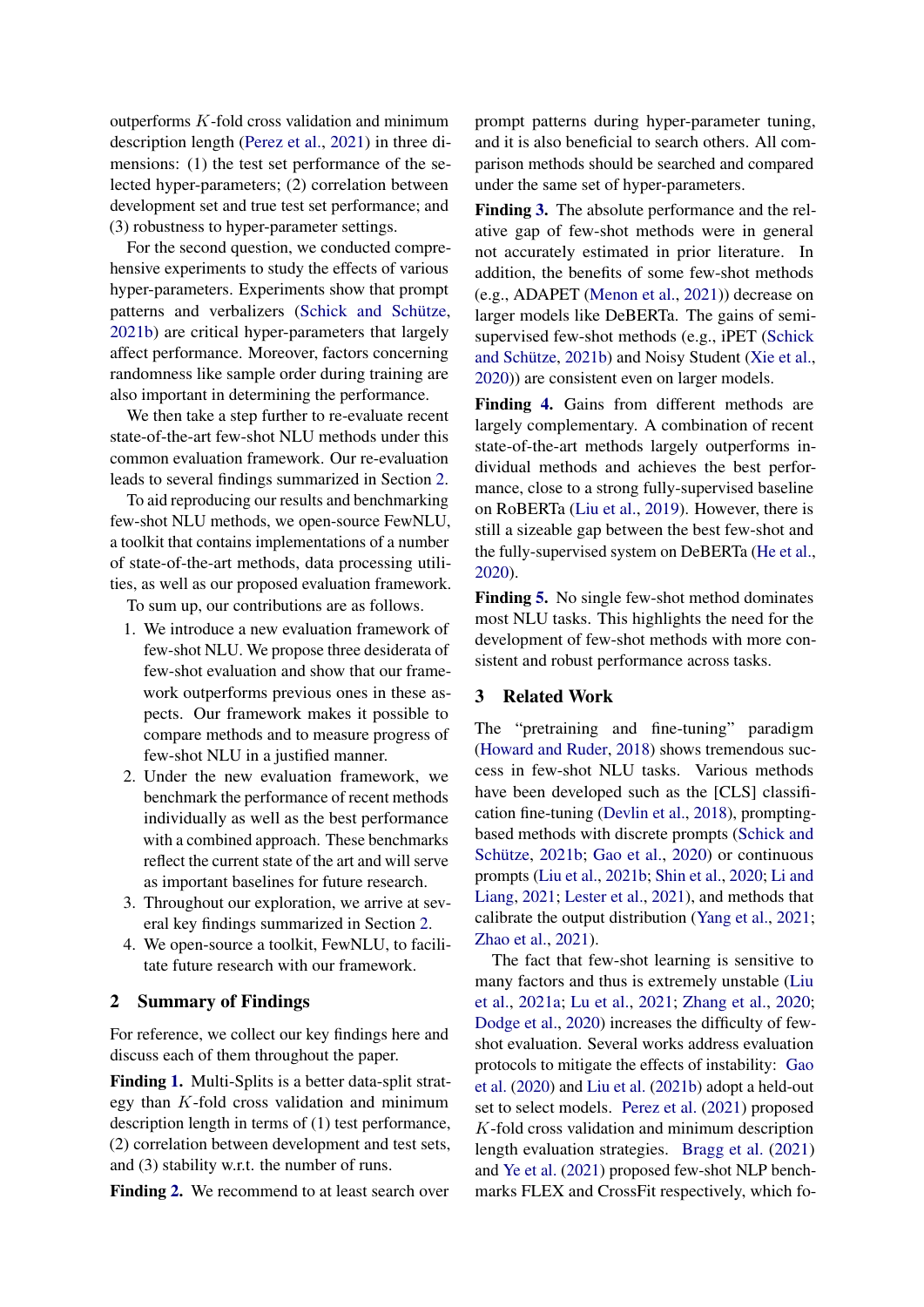cus mainly on datasets and metrics for few-shot learning. In contrast, our work addresses inherent problems of the evaluation procedure. It additionally differs from other work on few-shot evaluation in several aspects: (1) we propose three metrics to evaluate data split strategies; (2) while most prior work proposed evaluation protocols without justification, we conduct comprehensive experiments to support our two key design choices; and (3) we formulate a general evaluation framework.

## 4 Evaluation Framework

We first formally define the few-shot NLU problem. For each NLU task, we have a small labeled dataset  $D_{label} = \{(x_i, y_i)\}_{i=1}^N$  and a large test set  $D_{test} =$  ${x_i^{test}, y_i^{test}}$  where N is the number of labeled data,  $x_i$  is a text input (consisting of one or multiple pieces of text), and  $y_i \in \mathcal{Y}$  is a label. The goal is to fine-tune a pretrained model with  $D_{label}$  to obtain the best performance on  $D_{test}$ . An unlabeled dataset  $D_{unlab} = \{x_i^{unlab}\}_i$  may additionally be used by semi-supervised few-shot methods ([§5.1\)](#page-6-1).

## <span id="page-2-1"></span>4.1 Fixed Hyper-Parameters are not Optimal

Some prior works [\(Schick and Schütze,](#page-10-0) [2021a,](#page-10-0)[b;](#page-10-1) [Menon et al.,](#page-10-3) [2021\)](#page-10-3) perform few-shot learning with a fixed set of hyper-parameters (determined by practical considerations and experiences) without early stopping and any model selection. We term this evaluation strategy as *fixed hyper-params*.

<span id="page-2-0"></span>

|         |          | <b>Hyper-Parameters</b> |      |          | Test Acc.        | Avg.  |
|---------|----------|-------------------------|------|----------|------------------|-------|
|         | Р        | LR                      | Step | WR       |                  |       |
|         | $\theta$ |                         |      |          | $69.31 \pm 4.39$ |       |
| Fixed   | 1        |                         |      |          | $61.13 \pm 0.91$ |       |
|         | 2        | $1e-5$                  | 250  | $\theta$ | $63.06 \pm 1.50$ | 67.36 |
|         | 3        |                         |      |          | $63.06 \pm 1.82$ |       |
|         | 4        |                         |      |          | $80.26 \pm 1.85$ |       |
|         | 0        | $1e-5$                  | 300  | 0.05     | $72.44 \pm 1.85$ |       |
|         | 1        | $5e-6$                  | 300  | 0.05     | $63.78 \pm 1.37$ |       |
| Optimal | 2        | $5e-6$                  | 300  | 0        | $69.07 + 5.55$   | 70.42 |
|         | 3        | 5e-6                    | 300  | $\theta$ | $65.70 \pm 1.25$ |       |
|         | 4        | $5e-6$                  | 300  | O        | $81.11 \pm 1.37$ |       |

Table 1: The performance of PET on the RTE task with different hyper-parameters. The patterns and fixed hyperparameters are provided by [\(Schick and Schütze,](#page-10-1) [2021b\)](#page-10-1). Base model: DeBERTa-xxlarge-v2, "P": pattern ID, "LR": learning rate, "Step": number of training steps, "WR": warm-up ratio.

We would like to know how well fixed hyperparameters transfer to a new scenario, e.g. switching to another base pretrained model. We perform preliminary experiments on few-shot Super-GLUE with a 64-sample labeled set based on De-BERTa. Firstly, we experiment with the fixed hyper-parameters used for ALBERT in [\(Schick and](#page-10-1)

[Schütze,](#page-10-1) [2021b\)](#page-10-1). Secondly, we manually try other hyper-parameters to find out whether there are better configurations. From Table [1,](#page-2-0) we observe:

- 1. Certain factors, especially the patterns, impact the performance a lot (best 80.26%, and worst 61.13%). However, we cannot differentiate between them without a development set.
- 2. There exists a hyper-parameter (the Optimal in Table [1\)](#page-2-0) that performs much better than the fixed one. A mechanism to identify the best hyper-parameter setting is thus necessary.
- 3. Results show a good hyper-parameter on AL-BERT does not work well on DeBERTa. Fixed hyper-parameters are not optimal and we need to re-select them given new conditions.

### <span id="page-2-3"></span>4.2 Formulation of Evaluation Framework

The observations in Section [4.1](#page-2-1) motivate us to study a more robust evaluation framework for fewshot NLU. The goal of an evaluation framework is twofold: (1) benchmarking few-shot methods for NLU tasks such that they can be fairly compared and evaluated; and (2) obtaining the best few-shot performance such that it could be used in practice. In light of these two aspects, we propose the fewshot evaluation framework shown in Algorithm [1.](#page-2-2)

<span id="page-2-2"></span>

|              | <b>Algorithm 1:</b> A Few-Shot Evaluation Framework                                                                                                                                                                             |
|--------------|---------------------------------------------------------------------------------------------------------------------------------------------------------------------------------------------------------------------------------|
|              | <b>Data:</b> the labeled and test sets $(D_{label}$ and $D_{test}$ ), a<br>few-shot method $M$ , a hyper-parameter space<br>$H$ , the number of data splits K.<br><b>Result:</b> test performance; best hyper-parameter $h^*$ . |
| $\mathbf{1}$ | for $k \leftarrow 1 \cdots K$ do                                                                                                                                                                                                |
| 2            | Divide $D_{label}$ into $D_{train}^k$ and $D_{dev}^k$ according                                                                                                                                                                 |
|              | to certain data-split strategy;                                                                                                                                                                                                 |
| 3            | end                                                                                                                                                                                                                             |
| 4            | for $h \in \mathcal{H}$ do                                                                                                                                                                                                      |
| 5            | for $k \leftarrow 1 \cdots K$ do                                                                                                                                                                                                |
| 6            | Run the method M by training on $D_{train}^k$                                                                                                                                                                                   |
|              | and evaluating on $D_{den}^k$ ;                                                                                                                                                                                                 |
| 7            | Report the dev-set performance $\mathcal{P}_{dev}^{h,k}$ .                                                                                                                                                                      |
| 8            | end                                                                                                                                                                                                                             |
| 9            | Compute the mean and standard deviation over                                                                                                                                                                                    |
|              | K dev-set results, $\mathcal{P}_{dev}^{h} \pm \mathcal{S}_{dev}^{h}$ ;                                                                                                                                                          |
| 10           | end                                                                                                                                                                                                                             |
| 11           | Select $h^*$ with the best $P_{dev}^h$ ;                                                                                                                                                                                        |
| 12           | if the goal is to evaluate a method then                                                                                                                                                                                        |
| 13           | Evaluate on the test set $D_{test}$ with the K                                                                                                                                                                                  |
|              | checkpoints that correspond to $h^*$ ;                                                                                                                                                                                          |
| 14           | Report the mean and standard deviation over the                                                                                                                                                                                 |
|              | K test results $\mathcal{P}_{test}^{h\star} \pm \mathcal{S}_{test}^{h\star}$ .                                                                                                                                                  |
| 15           | else if the goal is to obtain the best performance then                                                                                                                                                                         |
| 16           | Re-run on the entire labeled set $D_{label}$ by fixing                                                                                                                                                                          |
|              | $h^*$ with L different random seeds;                                                                                                                                                                                            |
| 17           | Evaluate on the test set with the $L$ checkpoints;                                                                                                                                                                              |
| 18           | Report the mean and standard deviation results<br>over $L$ test results.                                                                                                                                                        |
| 19           | end                                                                                                                                                                                                                             |
|              |                                                                                                                                                                                                                                 |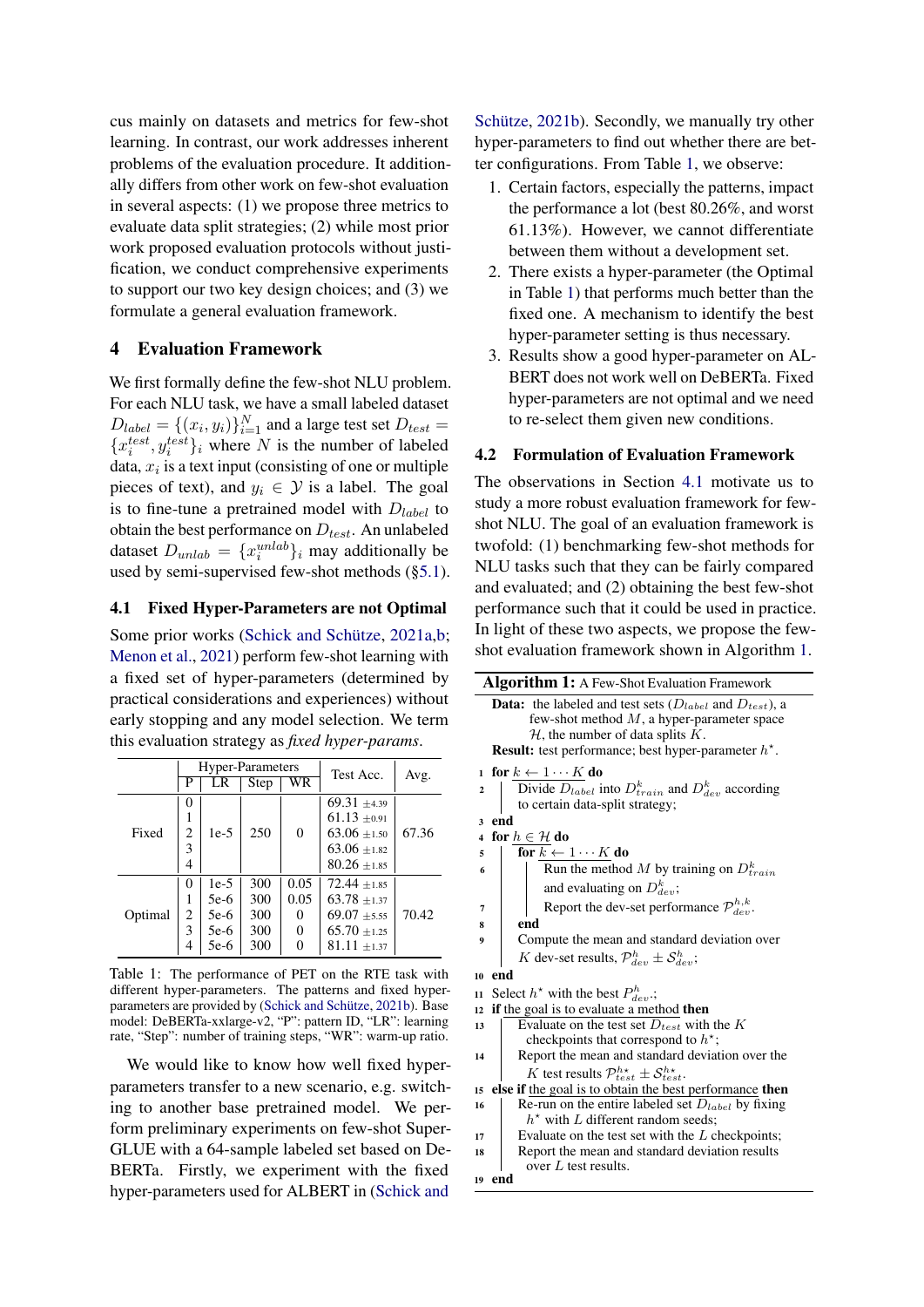The framework searches over a hyper-parameter space  $H$  to evaluate a given few-shot method  $M$ , obtaining its test set results and the best hyperparameter setting  $h^*$ . The measurement for each  $h$  is estimated by performing training and evaluation on multiple data splits (obtained by randomly splitting the labeled data according to a strategy) and reporting their average dev set results. Finally, the method is evaluated on the test set using the checkpoints corresponding to  $h^*$ . For benchmarking, we report the average and standard deviation over multiple test set results. Otherwise, we re-run on the entire labeled data with  $h^*$ . Since this work focuses on benchmarking, the experiments in later sections report the mean and standard deviation results without re-running on the entire labeled set.

The framework requires specifying two design choices: how to construct the data splits and which hyper-parameters are critical for searching, which we discuss in Sections [4.3](#page-3-0) and [4.4.](#page-5-1) [3](#page-3-1)

#### <span id="page-3-0"></span>4.3 How to Construct Data Splits

## 4.3.1 Desiderata: Performance, Correlation, and Stability

We first propose the following three key desiderata for the evaluation of different data split strategies.

- 1. Performance of selected hyper-parameter. An effective data split strategy should select a hyper-parameter that obtains a good testset performance. We report the same metrics as [\(Schick and Schütze,](#page-10-1) [2021b\)](#page-10-1), along with corresponding standard deviations.
- 2. Correlation between the development and test sets (over a hyper-parameter distribution). Since a small development set is used for model selection, it is important for a good strategy to obtain a high correlation between the performances on the small development set and test set over a distribution of hyperparameters. We report the Spearman's rank correlation coefficient for measurement.
- 3. Stability w.r.t. the number of runs  $K$ . The choice of the hyper-parameter  $K$  should not become another significant impacting factor to the above two metrics (i.e., performance and correlation). Besides, it is desirable to have reduced variance when  $K$  increases. Thus we

<span id="page-3-3"></span>

Figure 1: Illustration of how different data split strategies partition the labelled data, with  $K = 4$  and  $r = 0.5$ .

report the above two metrics with different values of  $K$  as well as the standard deviation of test scores over K runs.

#### 4.3.2 Data Split Strategies

This section considers three data split strategies, including  $K$ -fold cross validation (CV), minimum description length (MDL), and our Multi-Splits. The first two are introduced by [Perez et al.](#page-10-5) [\(2021\)](#page-10-5), while we introduce Multi-Splits as an adaptation of previous work [\(Gao et al.,](#page-10-4) [2020;](#page-10-4) [Liu et al.,](#page-10-2) [2021b\)](#page-10-2).[4](#page-3-2) All three strategies fit into the pipeline of the proposed framework in Section [4.2:](#page-2-3)

- 1. K-fold Cross Validation equally partitions the labeled data into  $K$  folds. For each hyperparameter, it performs training  $K$  times, each time using the  $k^{th}$   $(k = 1, 2, ..., K)$  fold as the development set and the other  $K - 1$  folds as the training set.
- 2. Minimum Description Length assigns half of the labeled data as joint training data and equally partitions the other half into  $K$  folds. Each time, it uses the  $k^{th}$  fold as development set, and uses the joint fold and all previous  $k-1$  folds for training.
- 3. **Multi-Splits** performs training  $K$  times, each time using a different data split obtained by randomly splitting the labeled data into training and development sets by a fixed ratio r.

Figure [1](#page-3-3) illustrates how each data split strategy works. Essentially, they differ in several aspects.

- 1. For CV and MDL, K controls the number of runs over multiple data splits as well as the split ratio. For Multi-Splits, the split ratio is decoupled from  $K$  and is controlled by another hyper-parameter  $r$ .<sup>[5](#page-3-4)</sup>
- 2. They use a different amount of data for training and development sets as Table [2](#page-4-0) shows.

<span id="page-3-1"></span><sup>&</sup>lt;sup>3</sup>For simplicity and ease of use, we use grid search for searching the hyper-parameter space  $H$  and identify critical hyper-parameters to limit its size. More complex search methods such as Bayesian Optimization [\(Snoek et al.,](#page-10-16) [2012\)](#page-10-16) could be used to search over larger hyper-parameter spaces.

<span id="page-3-2"></span><sup>&</sup>lt;sup>4</sup>MDL has also been used to evaluate the generalization ability of pre-trained models [\(Yogatama et al.,](#page-11-5) [2019\)](#page-11-5) and for probing [\(Voita and Titov,](#page-10-17) [2020\)](#page-10-17).

<span id="page-3-4"></span> $5$ Though Multi-Splits uses an additional hyper-parameter, r, we will show in Section [4.3.4](#page-4-1) that performance is robust with regard to different values of r.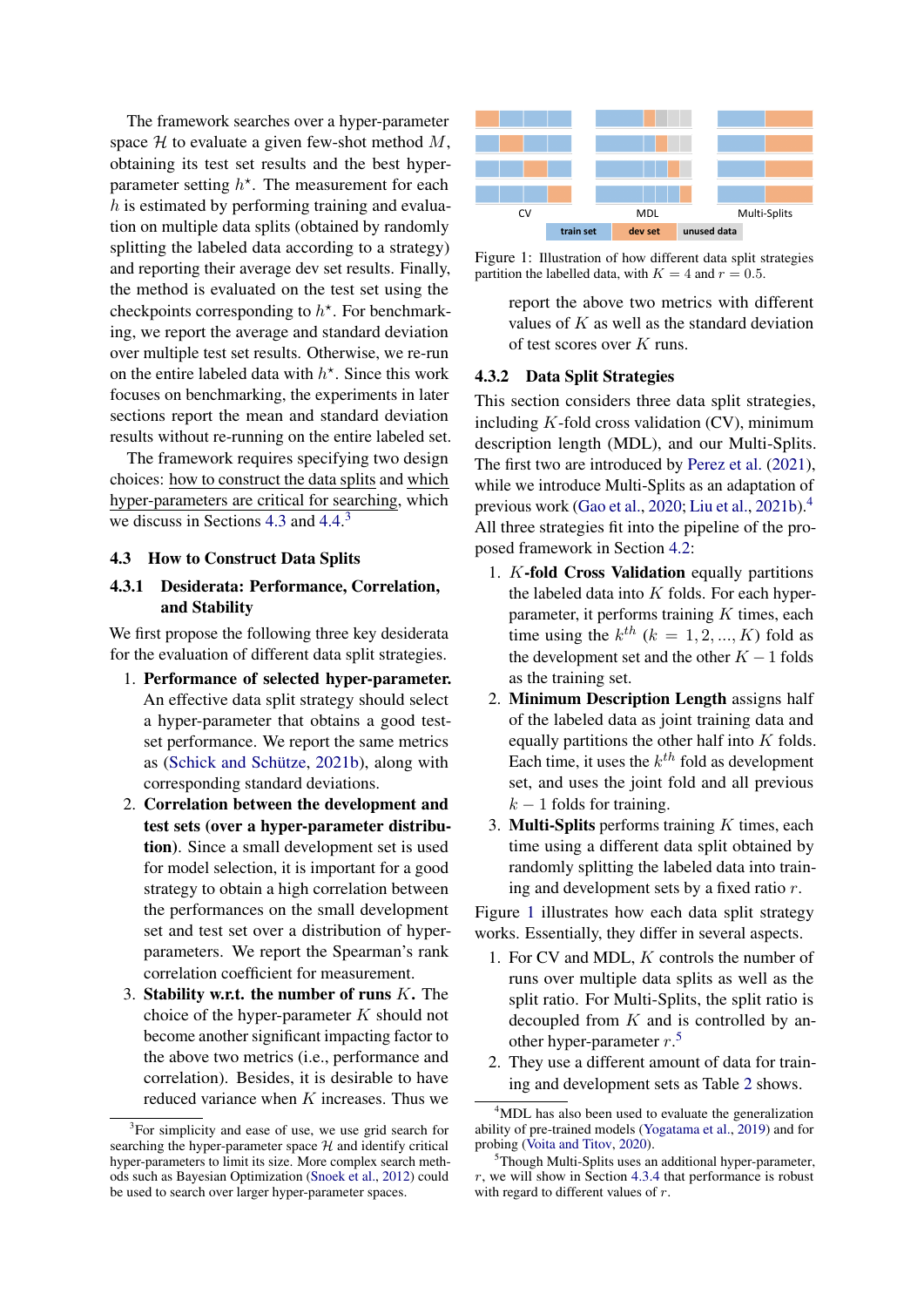<span id="page-4-0"></span>

|         | CV  | MDL                                    | Multi-Splits |
|---------|-----|----------------------------------------|--------------|
|         |     | # train $(K-1)*N/K$ $N/2+N*(k-1)/(2K)$ | $N^*r$       |
| $#$ dev | N/K | N/(2K)                                 | $N^*(1-r)$   |

Table 2: Number of examples of training and development sets for different data split strategies.  $N$  is the total number of labeled data, K is the number of runs, k is the  $k^{th}$  split for MDL, and  $r$  is the pre-specified split ratio for Multi-Splits.

3. There are cases when CV and Multi-Splits share the same data-split ratio. The difference is that Multi-Splits allows overlap between different data splits while CV does not.

In the limit, Multi-Splits is similar to leave-P-out cross-validation (LPOCV; [Celisse,](#page-9-4) [2014\)](#page-9-4)<sup>[6](#page-4-2)</sup> where LPOCV runs  $\binom{N}{P}$  times (*P* is the number of dev set examples) while Multi-Splits runs  $K$  times. As K increases, Multi-Splits gradually approaches LPOCV. Since it is impossible to traverse the large number of possible splits in practice, Multi-Splits can be viewed as a practical version of LPOCV. Compared with the strategy of [\(Gao et al.,](#page-10-4) [2020\)](#page-10-4) that uses multiple datasets, our proposed Multi-Splits strategy uses multiple data splits for a single dataset. It is thus more practical as in realworld scenarios, it is hard to obtain multiple labeled datasets for a true few-shot problem; otherwise, it becomes a fully supervised learning problem. The strategy in [\(Liu et al.,](#page-10-2) [2021b\)](#page-10-2) is a special case of Multi-Splits when  $K = 1$ , which samples a single data split and suffers from higher variance.

#### <span id="page-4-5"></span>4.3.3 Experimental Setup

We experiment with the few-shot SuperGLUE benchmark [\(Wang et al.,](#page-10-18) [2019a\)](#page-10-18). We consider settings using 32 labeled samples—the same as prior work [\(Schick and Schütze,](#page-10-1) [2021b;](#page-10-1) [Menon et al.,](#page-10-3) [2021\)](#page-10-3)—as well as 64 labeled samples for each task. We evaluate strategies based on the widely used prompt-based few-shot method PET [\(Schick and](#page-10-1) [Schütze,](#page-10-1) [2021b\)](#page-10-1) with DeBERTa-xxlarge as base model.<sup>[7](#page-4-3)</sup> We run experiments on the same tasks with the same hyper-parameter space to ensure a fair comparison; in this experiment we searched learning rate, evaluation ratio, prompt pattern and maximum training step. More details about datasets and hyper-parameters are in Appendix [A.1.](#page-12-0)

<span id="page-4-4"></span>

Figure 2: Few-shot performance, Spearman's rank correlation and standard deviation results along with selection of K on BoolQ, RTE, and COPA tasks under different strategies. A smooth and stable dot-line indicates the setting is insensitive to the choice of K.

#### 4.3.4 Main Results and Analysis

Figure [2](#page-4-4) and Table [3](#page-5-2) show results under the data setting with 64 labeled data. Results with 32 labeled examples are given in Appendix [A.1.](#page-12-0)

Test Performance Results. From Table [3a,](#page-5-2) we observe both the Multi-Splits and CV strategies obtain the best overall average test set performance. Multi-Splits uses fewer labeled examples for training (128) while CV and MDL use more (192 and 176 respectively). Despite using more training data, both CV and MDL do not substantially perform better. This indicates few-shot performance is limited by not being able to select the best model rather than not having sufficient training data.

Correlation Results. In Table [3b,](#page-5-2) Multi-Splits significantly outperforms both CV and MDL with an advantage of around 0.2 points on average. For 5/7 tasks, Multi-Splits shows the best correlation results. A potential reason is that both CV and MDL assign fewer labeled data examples to the development set (64 and 32 respectively) than Multi-Splits (128), which leads to poor correlation, and as a result, poor model selection.

**Stability w.r.t. the number of runs**  $K$ **.** Figure [2](#page-4-4) shows the results w.r.t. different  $K$ . We observe the following: (1) Multi-Splits (blue lines) is the most stable in correlation and performance, while CV and MDL are more sensitive to the choice of K. (2) Multi-Splits shows the smallest variance over multiple runs on both BoolQ and RTE. For COPA, though Multi-Splits shows high variance when  $K = 2$ , the variance becomes smaller with larger  $K$ , while CV and MDL suffer from increasing or unstable variance.

A possible explanation is that increasing  $K$  does not affect the number of training and development

<span id="page-4-2"></span><span id="page-4-1"></span> ${}^{6}$ Leave-P-out cross-validation uses P data examples as the development set and the remaining data examples as the training set. This is repeated on all ways to cut the labeled dataset in a development set and a training set.

<span id="page-4-3"></span>We fixed the parameters of DeBERTa's bottom third layers due to GPU memory limitations, which did not affect the performance much in our preliminary experiments.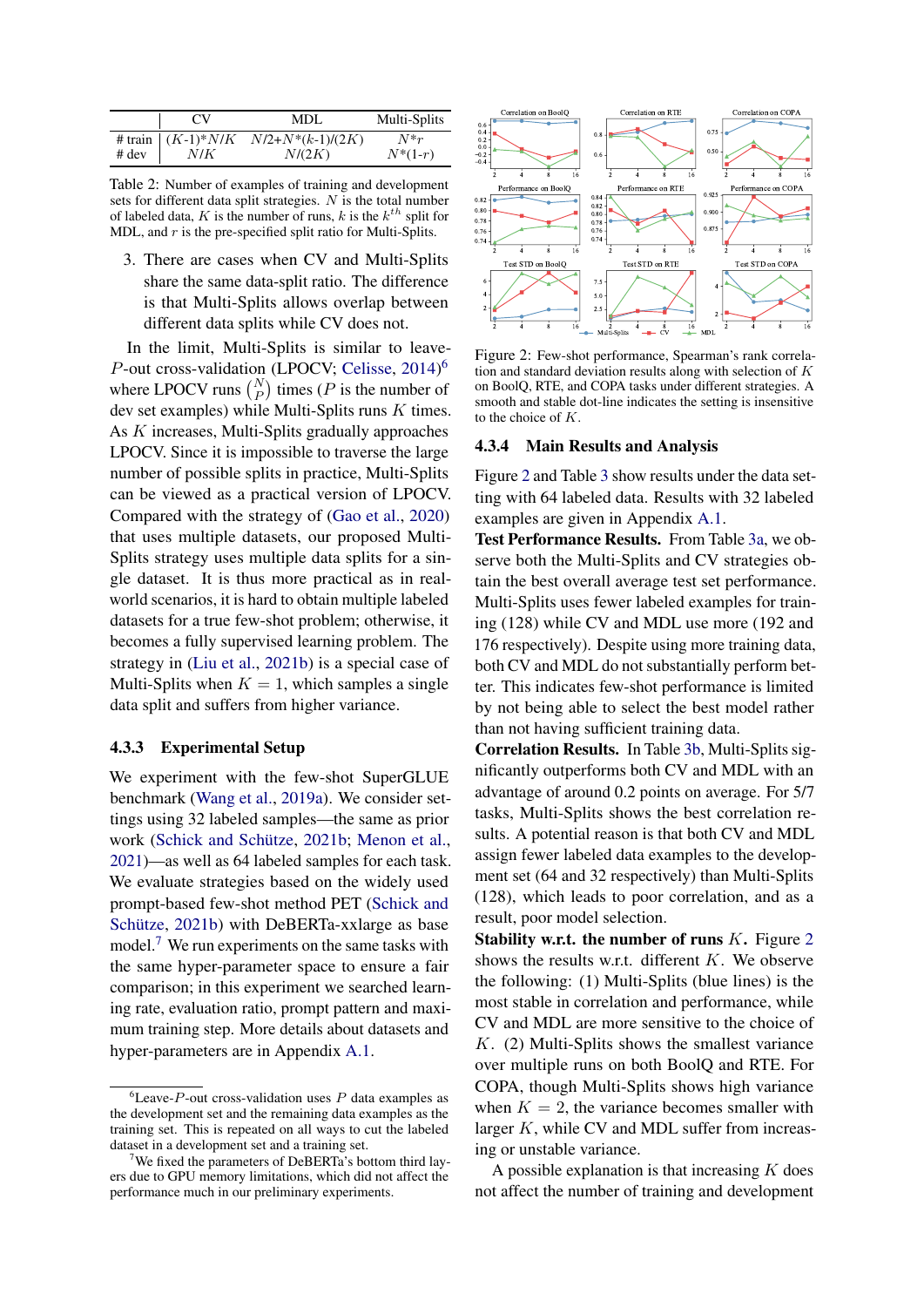<span id="page-5-2"></span>Table 3: Results of different data-split strategies with PET on FewGLUE  $(K=4)$ . Larger scores indicate that the strategy effectively selects a model that achieves better test set performance. The best results are denoted in bold.

|              | <b>BoolO</b> | <b>RTE</b> | WiC        | CB         |            |            | MultiRC    |            | <b>COPA</b> | Avg.  |
|--------------|--------------|------------|------------|------------|------------|------------|------------|------------|-------------|-------|
|              | Acc.         | Acc.       | Acc.       | Acc.       | F1         | F1a        | EM.        | Acc.       | Acc         |       |
| <b>CV</b>    | 79.01        | 77.8       | 65.3       | 90.18      | 87.52      | 80.08      | 45.02      | 82.69      | 92.25       | 78.35 |
|              | ±4.35        | ±2.25      | $\pm 1.71$ | $\pm 2.31$ | $\pm 2.2$  | $\pm 1.15$ | $\pm 1.46$ | $\pm 1.76$ | $\pm 1.71$  |       |
| <b>MDL</b>   | 76.43        | 76.17      | 64.64      | 86.01      | 83.03      | 77.63      | 43.81      | 80.05      | 89.5        | 76.00 |
|              | $\pm 7.12$   | $\pm 8.42$ | $\pm 2.93$ | $\pm 4.09$ | ±4.79      | ±1.2       | $\pm 1.32$ | $\pm 1.21$ | $\pm$ 3.32  |       |
| Multi-Splits | 82.67        | 78.73      | 67.2       | 91.96      | 88.63      | 78.18      | 42.79      | 80.53      | 88.62       | 78.36 |
| $(r = 1:1)$  | $\pm 0.78$   | $\pm 2.2$  | $\pm 1.34$ | $\pm$ 3.72 | $\pm 4.91$ | ±1.59      | $\pm 2.42$ | $\pm 1.82$ | $\pm 2.88$  |       |
| Multi-Splits | 81.92        | 79.18      | 64.86      | 91.96      | 87.92      | 80.82      | 45.93      | 82.45      | 90.13       | 78.84 |
| $(r = 3:1)$  | $\pm 0.90$   | $\pm$ 5.23 | $\pm 1.41$ | $\pm 3.09$ | $\pm$ 5.20 | $\pm 0.60$ | $\pm 1.06$ | $\pm 2.87$ | $\pm 3.68$  |       |

(a) The test performance under the data setting with 64 labeled data examples.

(b) The correlation results under the data setting with 64 labeled data examples.

|                            | <b>BoolO</b> | <b>RTE</b> | WiC    | CВ     | <b>MultiRC</b> | WSC    | <b>COPA</b> | Avg.   |
|----------------------------|--------------|------------|--------|--------|----------------|--------|-------------|--------|
| <b>CV</b>                  | $-0.0497$    | 0.8561     | 0.8184 | 0.5286 | 0.1493         | 0.5398 | 0.5668      | 0.4870 |
| <b>MDL</b>                 | $-0.1143$    | 0.7806     | 0.6326 | 0.3274 | 0.2652         | 0.4327 | 0.6342      | 0.4226 |
| Multi-Splits $(r = 1 : 1)$ | 0.7079       | 0.8266     | 0.9464 | 0.7558 | 0.4530         | 0.1590 | 0.8997      | 0.6783 |
| Multi-Splits $(r = 3 : 1)$ | 0.6220       | 0.8163     | 0.8007 | 0.0432 | 0.4470         | 0.2662 | 0.5049      | 0.5001 |

examples for Multi-Splits; instead, it increases the confidence of results. An important practical benefit of Multi-Splits is that one can always choose to increase K for lower variance. However, for CV and MDL, the sizes of training and development sets are affected by  $K$ , where extremely large  $K$ values lead to a failure mode and extremely small  $K$  lead to unstable results. In practice, it is hard to know which value of  $K$  to use a priori.

We experiment with two values for the  $r$  hyperparameter in Multi-Splits, 1 : 1 and 3 : 1. The former equally splits labeled data. The latter constructs the same size of training and development splits as CV. Results in Table [3b](#page-5-2) show that both values share similar test performance, while  $r = 1 : 1$ has better correlation. The results of both ratios outperform CV and MDL. For few-shot NLU with less than a hundred labeled examples,  $r = 1 : 1$ is empirically recommended. We adopt  $r = 1 : 1$ throughout the experiments.

To sum up, based on the aforementioned results and analysis, we arrive at the following finding.

<span id="page-5-0"></span>Finding 1. Multi-Splits is a better data-split strategy than K-fold cross validation and minimum description length in terms of (1) test performance, (2) correlation between development and test sets, and (3) stability w.r.t. the number of runs.

### <span id="page-5-1"></span>4.4 Which Hyper-Parameters are Crucial

#### 4.4.1 Should We Search Random Seeds?

In this work, we focus on two types of factors that affect few-shot evaluation, hyper-parameters and randomness. Randomness could cause different weight initialization, data splits, and data order during training. Empirically, how randomness is dealt with differs depending on the use case. In order to obtain the best possible performance, one could search over sensitive random factors such as random seeds. However, as we are focused on benchmarking few-shot NLU methods, we report mean results (along with the standard deviation) in our experiments in order to rule out the effects of randomness and reflect the average performance of a method for fair comparison and measurement.

## 4.4.2 Experiments

Experimental Setup To examine to which degree a certain factor affects few-shot performance, we conduct experiments by assigning different values to the target factor and fixing all other hyperparameters. We report the standard deviation (SD) over multiple performance results. Larger values indicate that the target factor influences the fewshot performance, and thus is crucial for searching. We experiment with four tasks including BoolQ, RTE, CB, and COPA. We consider the following factors: sample order during training, prompt pattern, training batch size, learning rate, evaluation frequency, and maximum train steps. More experimental details are given in Appendix [A.2.](#page-12-1)

Results and Analysis Results are in Table [4.](#page-6-2) We mark values larger than a threshold of 2.0 in bold. We can see that the prompt pattern is the most influential factor among all, indicating the design or selection of prompt patterns is crucial. Training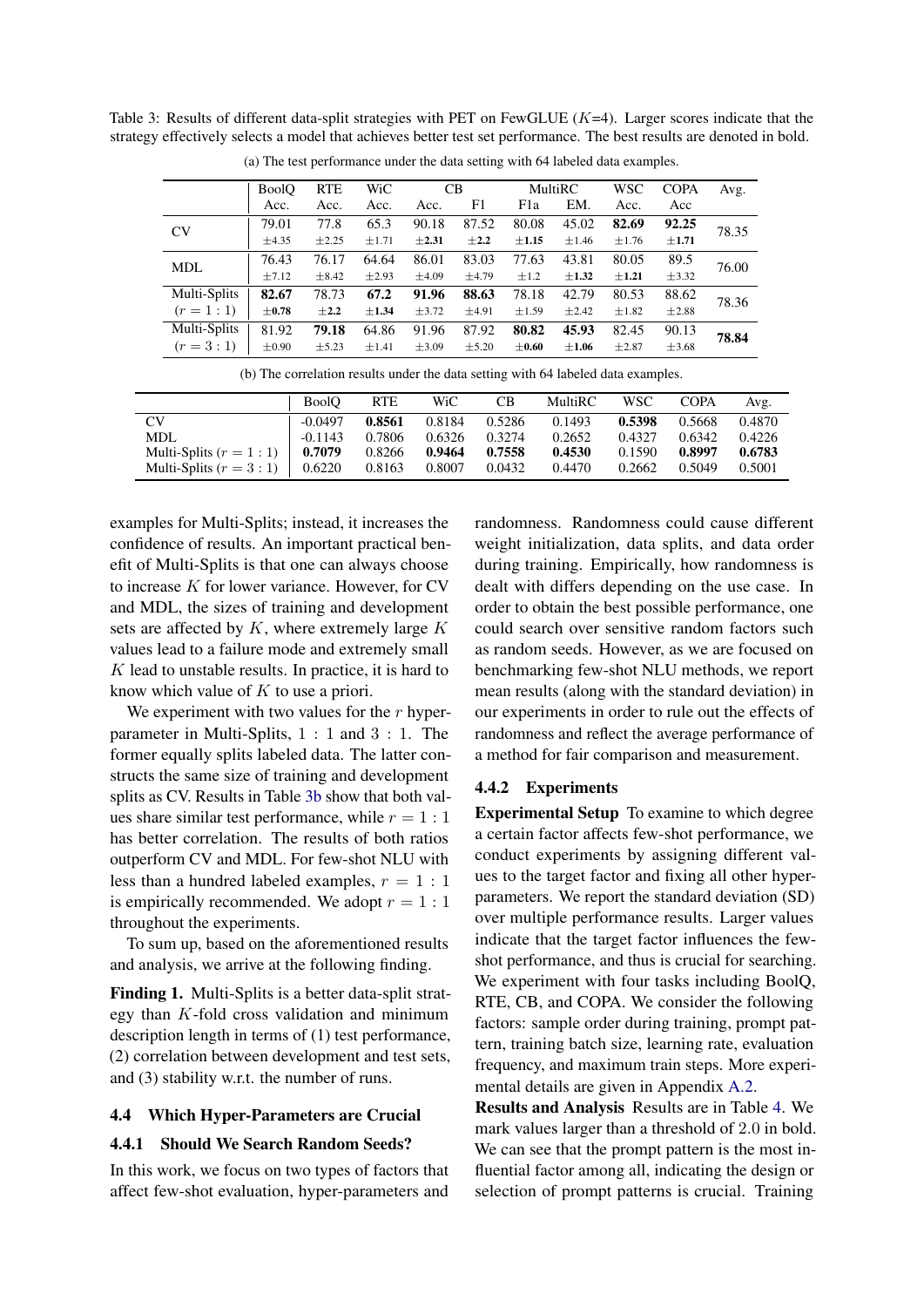<span id="page-6-2"></span>Table 4: Sensitivity analysis of different factors on BoolQ, RTE, CB and COPA based on PET and DeBERTa. The metric is standard deviation. We set hyper-parameters to be the best-performing ones obtained in Section [5](#page-6-3) while assigning different values to the target factor. For CB, A/B means Acc./F1. "Train Order": training sample order; "Train Batch": total train batch size; "Eval Freq": evaluation frequency.

|            | Hyper-params          | <b>BoolO</b> | <b>RTE</b> | <b>COPA</b> | CВ        |
|------------|-----------------------|--------------|------------|-------------|-----------|
|            | Train Order           | 3.64         | 4.01       | 2.17        | 2.21/6.09 |
|            | <b>Prompt Pattern</b> | 3.44         | 10.28      | 5.80        | 3.18/4.07 |
| Dev<br>Set | <b>Train Batch</b>    | 3.34         | 1.33       | 2.64        | 1.01/5.87 |
|            | Learning Rate         | 0.00         | 1.63       | 1.97        | 1.56/4.56 |
|            | Eval Freq             | 2.39         | 2.96       | 2.73        | 0.45/0.82 |
|            | Train Order           | 0.87         | 1.87       | 2.17        | 3.01/4.73 |
| Test       | <b>Prompt Pattern</b> | 2.85         | 10.03      | 2.65        | 6.45/7.08 |
| Set        | <b>Train Batch</b>    | 2.44         | 1.09       | 0.72        | 0.89/1.32 |
|            | Learning Rate         | 0.17         | 0.65       | 0.52        | 4.82/7.25 |
|            | Eval Freq             | 0.84         | 0.53       | 1.18        | 0.77/2.07 |

example order also significantly affects the performance. The evaluation frequency affects the score on the small development but not on the test set. We speculate that a lower frequency selects a model with better performance on the small development set, but the gains do not transfer to the test set because of partial overfitting. To conclude:

<span id="page-6-0"></span>Finding 2. We recommend to at least search over prompt patterns during hyper-parameter tuning, and it is also beneficial to search others. All comparison methods should be searched and compared under the same set of hyper-parameters.

# <span id="page-6-3"></span>5 Re-Evaluation of State-of-the-Art Methods

## <span id="page-6-1"></span>5.1 Few-Shot Methods

We now proceed to re-evaluate state-of-the-art fewshot methods under our new evaluation framework with the Multi-Splits strategy. We consider two types of few-shot methods: *Minimal few-shot methods*, which only assume access to a small labeled dataset, including Classification (CLS; [De](#page-10-10)[vlin et al.,](#page-10-10) [2018\)](#page-10-10), PET [\(Schick and Schütze,](#page-10-1) [2021b\)](#page-10-1), ADAPET [\(Menon et al.,](#page-10-3) [2021\)](#page-10-3), and P-tuning [\(Liu](#page-10-2) [et al.,](#page-10-2) [2021b\)](#page-10-2); and *semi-supervised few-shot methods*, which allow accessing an additional unlabeled dataset, including PET+MLM [\(Schick and Schütze,](#page-10-0) [2021a\)](#page-10-0), iPET [\(Schick and Schütze,](#page-10-1) [2021b\)](#page-10-1) and Noisy Student [\(Xie et al.,](#page-11-1) [2020\)](#page-11-1).

### <span id="page-6-4"></span>5.2 Experimental Setup

We use the same benchmark datasets, metrics, and hyper-parameter space as Section [4.3.3.](#page-4-5) Experiments are conducted based on ALBERT-xxlarge and DeBERTa-xxlarge under the data setting with 64 labeled examples. For semi-supervised methods

(i.e., iPET and Noisy Student), they require pseudolabels on unlabeled data for self-training. We consider two labeling strategies, including *single-split labeling* and *cross-split labeling*. In the single-split setting [\(Schick and Schütze,](#page-10-1) [2021b\)](#page-10-1), pseudo-labels are generated by the models trained on the same data split. In the cross-split setting in our evaluation framework, the pseudo-labels are generated by the models trained on multiple different data splits. Details about configurations are in Appendix [A.3.](#page-12-2)

## 5.3 Main Results and Analysis

Re-Evaluation Results Our re-evaluation results are shown in Table [5.](#page-7-0) The results suggest that the prompt-based fine-tuning paradigm significantly outperforms the classification-based fine-tuning on all tasks and on both pretrained models (with an advantage of more than 15 points on average). De-BERTa outperforms ALBERT consistently. We observe significant differences in performance between different prompt-based minimal few-shot methods on ALBERT (e.g., PET and ADAPET differ by more than 4 points on average) while differences with DeBERTa are slight (e.g., PET, ADAPET and P-tuning have a performance gap of less than 1.0 points on average). In contrast, semisupervised few-shot methods (including iPET and Noisy) generally show 1-2 points improvement on average compared to minimal few-shot methods on both models.

Comparison to Prior Evaluations In Table [7,](#page-8-1) we list the absolute performance as well as the relative performance gap (to baseline PET) respectively from previous evaluations as well as our evaluation. Results show that the absolute performance of few-shot methods in previouss evaluation were generally overestimated on BoolQ, RTE and COPA. Similar findings have also been highlighted in prior works [\(Perez et al.,](#page-10-5) [2021;](#page-10-5) [Zhang et al.,](#page-11-0) [2020\)](#page-11-0), and our evaluation framework confirms these observations under a more reliable setup. In addition, prior evaluations inaccurately estimated the relative performance gap. For example, according to previous evaluations, the relative performance of several methods (i.e., ADAPET, P-tuning, and PET+MLM) compared to PET is lower by more than 6.0 points on COPA due to an overestimation of PET's performance in previous work. However, when comparing them with PET on a common ground, these methods generally show improvements. More broadly, we observe that the perfor-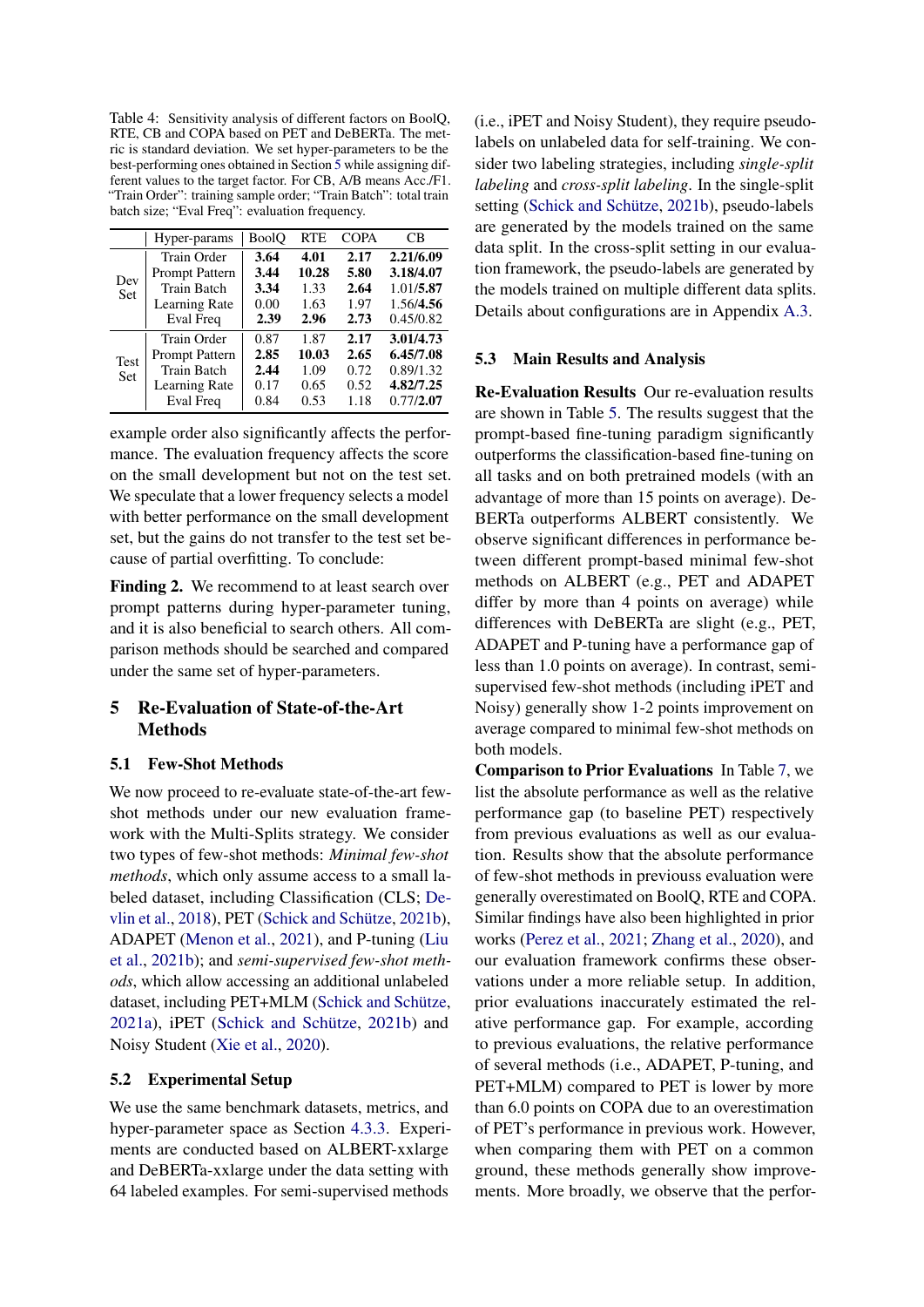<span id="page-7-0"></span>Table 5: Re-evaluation of few-shot methods on ALBERT and DeBERTa under our evaluation framework with the Multi-Splits strategy on SuperGLUE test set of our setup. The data setting is 64 labeled examples. For iPET and Noisy Student, (cross) and (single) respectively means cross-split labeling and single-split labeling strategies as introduced in Section [5.2.](#page-6-4) "Our Best (few-shot)" is the results achieved by a combination method as introduced in Section [5.4.](#page-8-2) The globally best results for each task are denoted in bold. The <u>best results for minimal few-shot methods</u> are underlined. The best results for semi-supervised few-shot methods are marked with wavelines.

| <b>Base</b>    | Few-Shot                          | <b>BoolQ</b> | <b>RTE</b> | WiC        |            | $\overline{\text{CB}}$ | MultiRC          |                          | <b>WSC</b>               | <b>COPA</b> | Avg.        |
|----------------|-----------------------------------|--------------|------------|------------|------------|------------------------|------------------|--------------------------|--------------------------|-------------|-------------|
| Models         | Methods                           | Acc.         | Acc.       | Acc.       | Acc.       | ${\rm F}1$             | F <sub>1</sub> a | EM.                      | Acc.                     | Acc         |             |
|                | <b>CLS</b>                        | 55.01        | 53.97      | 50.82      | 67.97      | 52.18                  | 59.95            | 18.86                    | 51.44                    | 64.25       | 53.57       |
|                |                                   | $\pm 2.95$   | $\pm$ 5.49 | $\pm 3.02$ | ±18.29     | $\pm 10.30$            | $\pm 10.69$      | $\pm 9.80$               | $\pm 4.87$               | $\pm$ 9.36  |             |
|                | PET                               | 76.70        | 72.83      | 53.87      | 84.38      | 62.56                  | 76.51            | 36.46                    | 75.72                    | 81.75       | 70.12       |
|                |                                   | $\pm 1.85$   | $\pm 1.30$ | $\pm 4.47$ | $\pm 4.47$ | ±7.66                  | $\pm 1.52$       | $\pm 2.13$               | $\pm 6.40$               | $\pm 4.03$  |             |
|                | <b>ADAPET</b>                     | 79.24        | 74.28      | 58.07      | 92.86      | 89.99                  | 77.24            | 37.17                    | 78.13                    | 81.75       | 74.30       |
|                |                                   | $\pm 1.42$   | $\pm$ 3.57 | $\pm 2.96$ | $\pm 1.46$ | $\pm 3.91$             | $\pm 1.99$       | $\pm 2.64$               | $\pm$ 3.46               | $\pm$ 3.95  |             |
|                | P-tuning                          | 76.55        | 63.27      | 55.49      | 88.39      | 84.24                  | 75.91            | 38.01                    | 73.56                    | 85.25       | 71.06       |
|                |                                   | $\pm 2.68$   | $\pm 3.63$ | $\pm 1.21$ | $\pm$ 3.72 | $\pm$ 5.15             | $\pm 1.74$       | $\pm 0.78$               | $\pm 2.78$               | $\pm$ 3.30  |             |
| <b>ALBERT</b>  | $\rm{PET+MLM}^3$                  | 76.83        | 71.48      | 52.39      | 83.93      | 67.37                  | 75.15            | 35.68                    | 76.20                    | 85.75       | 70.53       |
|                |                                   | $\pm 1.18$   | $\pm 1.64$ | $\pm 1.44$ | $\pm$ 5.05 | $\pm 8.31$             | $\pm 0.34$       | $\pm 1.10$               | $\pm$ 5.52               | $\pm$ 3.40  |             |
|                | $i$ PET(single) <sup>3,4</sup>    | 74.29        | 72.35      | 54.78      | 84.67      | 76.92                  | 76.33            | 37.72                    | 71.39                    | 84.00       | 70.66       |
|                |                                   | $\pm 4.10$   | $\pm 3.71$ | $\pm 3.93$ | $\pm 3.18$ | $\pm 5.44$             | $\pm 1.18$       | $\pm 2.58$               | $\pm 5.59$               | $\pm 6.02$  |             |
|                | Noisy $(single)^{3,4}$            | 76.11        | 72.62      | 54.11      | 84.38      | 72.57                  | 76.59            | 37.00                    | 73.16                    | 83.50       | 70.68       |
|                |                                   | $\pm 2.16$   | $\pm 2.80$ | $\pm 1.98$ | $\pm$ 5.60 | ±11.84                 | $\pm 1.40$       | $\pm 2.34$               | $\pm$ 3.72               | $\pm$ 3.34  |             |
|                | ${\rm iPET (cross)}^{3,4}$        | 76.83        | 74.28      | 58.35      | 83.48      | 73.86                  | 75.71            | 37.30                    | 76.20                    | 83.25       | 72.01       |
|                |                                   | $\pm 1.39$   | $\pm 4.31$ | $\pm 2.42$ | $\pm 2.68$ | $\pm 2.48$             | $\pm 2.14$       | $\pm 2.71$               | $\pm 4.33$               | $\pm 4.19$  |             |
|                | Noisy(cross) <sup>3,4</sup>       | 75.64        | 75.27      | 56.43      | 84.82      | 77.79                  | 77.11            | 38.25                    | 78.61                    | 83.00       | 72.56       |
|                |                                   | $\pm 1.82$   | $\pm 1.97$ | $\pm 2.67$ | ±4.49      | $\pm 8.46$             | $\pm 1.49$       | $\pm 0.92$               | $\pm 2.76$               | $\pm 4.76$  |             |
|                | CLS                               | 59.49        | 49.55      | 54.08      | 68.30      | 60.10                  | 75.42            | 34.23                    | 60.82                    | 85.25       | 61.17       |
|                |                                   | $\pm 1.74$   | $\pm 2.23$ | $\pm 2.15$ | $\pm 3.96$ | ±10.14                 | $\pm 2.39$       | $\pm$ 5.02               | ±14.23                   | $\pm 2.22$  |             |
|                | PET                               | 82.67        | 79.42      | 67.20      | 91.96      | 88.63                  | 78.18            | 42.79                    | 80.53                    | 89.00       | 78.51       |
|                |                                   | $\pm 0.78$   | $\pm 2.41$ | $\pm 1.34$ | $\pm$ 3.72 | $\pm 4.91$             | $\pm 1.59$       | ±2.42                    | $\pm 1.82$               | $\pm 2.94$  |             |
|                | <b>ADAPET</b>                     | 81.28        | 82.58      | 66.50      | 89.73      | 86.63                  | 77.88            | 43.05                    | 83.41                    | 88.75       | 78.74       |
|                |                                   | $\pm 1.26$   | $\pm 2.44$ | $\pm 2.11$ | $\pm 6.08$ | $\pm 7.29$             | $\pm 2.55$       | $\pm 3.60$               | $\pm$ 3.46               | $\pm 4.43$  |             |
|                | P-tuning                          | 82.25        | 82.22      | 66.22      | 94.20      | 91.76                  | 78.45            | 43.78                    | 84.62                    | 86.50       | 79.42       |
|                |                                   | $\pm 0.85$   | $\pm 1.23$ | $\pm 1.18$ | $\pm 2.25$ | $\pm 3.30$             | $\pm 1.46$       | $\pm$ 3.93               | $\pm 4.64$               | $\pm 3.70$  |             |
|                | $\mathrm{PET}\text{+MLM}^3$       | 82.80        | 83.30      | 58.23      | 90.18      | 87.18                  | 77.05            | 40.63                    | 79.81                    | 85.75       | 76.77       |
| DeBERTa        |                                   | $\pm 0.97$   | $\pm 2.40$ | $\pm 4.98$ | $\pm 3.09$ | $\pm 6.17$             | $\pm 1.80$       | $\pm 1.64$               | $\pm 4.08$               | $\pm$ 3.40  |             |
|                | $i$ PET(single) <sup>3,4</sup>    | 81.27        | 81.11      | 64.75      | 89.88      | 87.70                  | 79.99            | 45.23                    | 82.61                    | 90.83       | 78.85       |
|                |                                   | $\pm 1.61$   | $\pm 1.89$ | $\pm 4.27$ | $\pm$ 5.01 | $\pm$ 6.52             | $\pm 1.94$       | $\pm 2.19$               | $\pm 3.68$               | $\pm 2.79$  |             |
|                | Noisy $(single)^{3,4}$            | 81.60        | 81.95      | 65.97      | 91.67      | 89.17                  | 79.85            | 45.10                    | 82.61                    | 90.67       | 79.38       |
|                |                                   | $\pm 1.54$   | $\pm 2.01$ | $\pm 2.44$ | $\pm 2.33$ | $\pm 2.95$             | $\pm 1.22$       | $\pm 2.58$               | $\pm$ 3.83               | $\pm 2.53$  |             |
|                | $i$ PET(cross) <sup>3,4</sup>     | 83.45        | 83.12      | 69.63      | 91.52      | 90.72                  | 79.92            | 44.96                    | 85.58                    | 93.75       | 81.30       |
|                |                                   | $\pm 0.90$   | $\pm 1.04$ | $\pm 2.15$ | $\pm3.05$  | $\pm 2.68$             | $\pm 1.11$       | $\pm 3.13$               | $\pm 1.76$               | $\pm 2.99$  |             |
|                | Noisy $(cross)^{3,4}$             | 82.19        | 81.95      | 68.26      | 90.18      | 86.74                  | 79.48            | 44.20                    | 85.10                    | 93.75       | 80.22       |
|                |                                   | $\pm 0.65$   | $\pm 0.51$ | $\pm 1.12$ | $\pm 2.31$ | $\pm 3.00$             | $\pm 2.53$       | $\pm 4.14$               | $\pm3.28$                | $\pm 3.30$  |             |
|                | Our $\overline{{\rm Best}^{3,4}}$ | 84.0         | 85.7       | 69.6       | 94.6       | 92.9                   | 81.5             | 48.0                     | 87.0                     | 93.8        | $85.17^{1}$ |
| <b>DeBERTa</b> | (few-shot)                        | $\pm 0.55$   | $\pm 0.63$ | $\pm 2.15$ | $\pm 1.46$ | $\pm 1.85$             | $\pm 0.76$       | $\pm 0.99$               | $\pm 2.29$               | $\pm 2.99$  |             |
|                | RoBERTa <sup>5</sup>              |              |            |            |            |                        |                  |                          |                          |             |             |
| RoBERTa        | (fully sup.)                      | 86.9         | 86.6       | 75.6       | 98.2       | $\qquad \qquad -$      | 85.7             | $\overline{\phantom{0}}$ | 91.3                     | 94.0        | 88.33       |
|                | DeBERTa <sup>2</sup>              | 88.3         | 93.5       |            |            |                        |                  | 63.6                     |                          | 97.0        |             |
| <b>DeBERTa</b> | (fully sup.)                      |              |            |            |            |                        | 87.8             |                          | $\overline{\phantom{a}}$ |             |             |

1 For comparison with RoBERTa (fully sup.), the average of Our Best (few-shot) 85.17 excludes MultiRC-EM and CB-F1.

<sup>2</sup> The fully-supervised results on DeBERTa are reported in <https://github.com/THUDM/GLM>.

<sup>3</sup> Unlabeled data are used.

<sup>4</sup> The ensemble technique is used.

<sup>5</sup> The RoBERTa (fully-sup.) results by [\(Liu et al.,](#page-10-7) [2019\)](#page-10-7). RoBERTa-large has less parameters than DeBERTa-xxlarge-v2.

<span id="page-7-1"></span>Table 6: Combination of methods that achieves the best few-shot performance for each task. We consider three minimal few-shot methods including PET, ADAPET, and P-tuning, and five training paradigms including single-run, iPET (single/cross), and Noisy (single/cross). "+MLM" denotes whether we include the MLM as the additional regularization loss.

|                          | <b>BoolO</b> | <b>RTE</b>                                                                                                                                         | WiC        | CВ         | MultiRC                  | WSC           | COPA       |
|--------------------------|--------------|----------------------------------------------------------------------------------------------------------------------------------------------------|------------|------------|--------------------------|---------------|------------|
| Minimal Few-Shot Methods | <b>PET</b>   | <b>ADAPET</b>                                                                                                                                      | <b>PET</b> | <b>PET</b> | <b>ADAPET</b>            | <b>ADAPET</b> | <b>PET</b> |
| <b>Training Paradigm</b> |              | $\text{PET}(\text{cross})$ Noisy(cross) $\text{PET}(\text{cross})$ $\text{PET}(\text{cross})$ Noisy(cross) Noisy(cross) $\text{PET}(\text{cross})$ |            |            |                          |               |            |
| $+$ MLM                  |              |                                                                                                                                                    |            |            | $\overline{\phantom{0}}$ |               |            |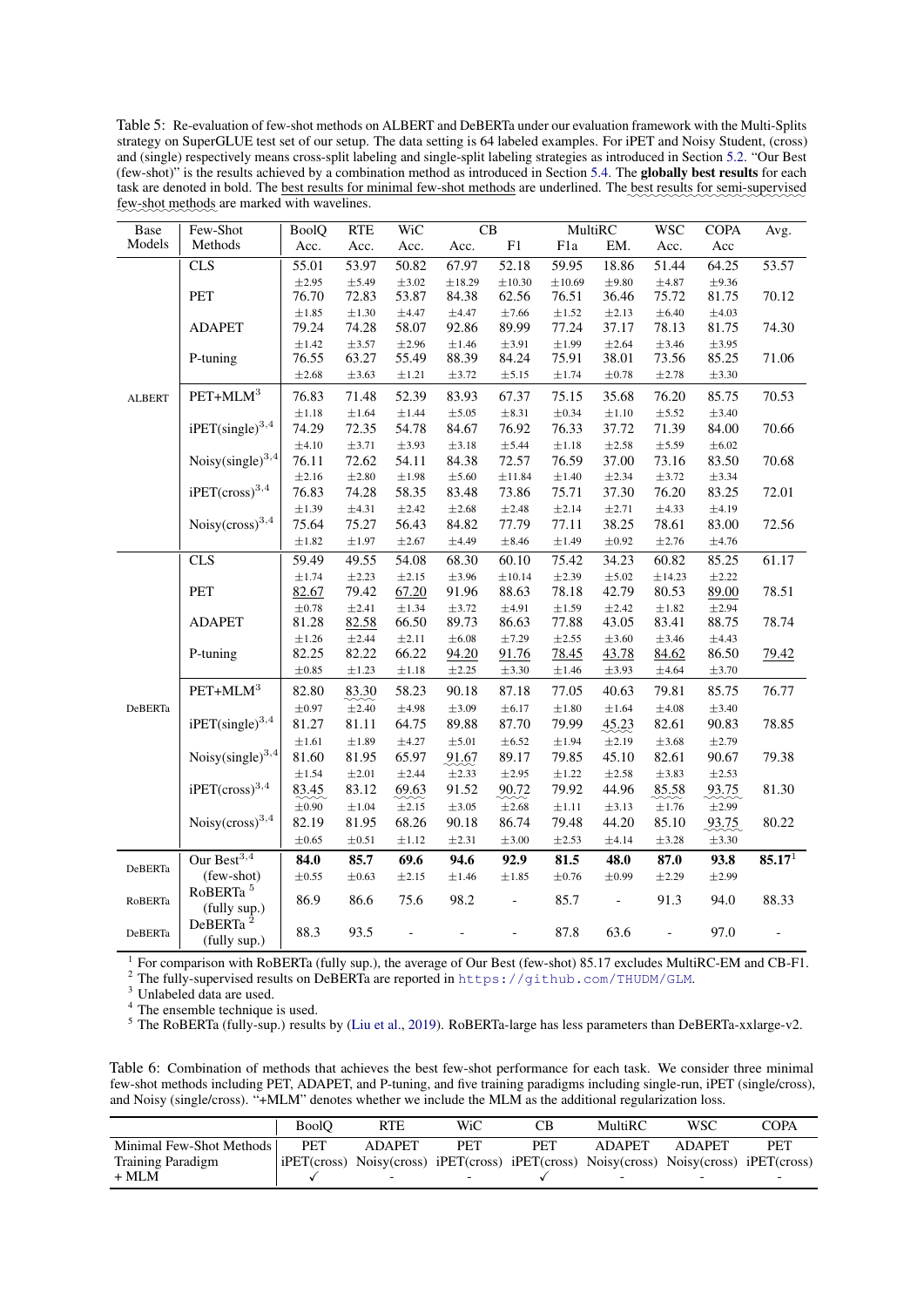<span id="page-8-1"></span>Table 7: Comparison of prior evaluations and our evaluation. We report the absolute performance (Abs.) and the relative performance gap to PET [\(Schick and Schütze,](#page-10-1) [2021b\)](#page-10-1) (Rel.) of different methods respectively from previous evaluation (Prev.) and our evaluation framework (Ours.) on BoolQ, RTE, WiC and COPA tasks. The results are based on ALBERT. Results of previous evaluation are taken from the original papers, including ADAPET [\(Menon](#page-10-3) [et al.,](#page-10-3) [2021\)](#page-10-3), P-tuning [\(Liu et al.,](#page-10-2) [2021b\)](#page-10-2), PET+MLM [\(Schick and Schütze,](#page-10-0) [2021a\)](#page-10-0) and iPET [\(Schick and Schütze,](#page-10-1) [2021b\)](#page-10-1). Since [\(Schick and Schütze,](#page-10-0) [2021a\)](#page-10-0) reported the effectiveness of PET+MLM on different tasks, we reexperimented on the same tasks under the original setting reported in [\(Schick and Schütze,](#page-10-0) [2021a\)](#page-10-0).

| Methods        |      |         | <b>BoolO</b> |         | <b>RTE</b> |         | WiC     |         | <b>COPA</b> |
|----------------|------|---------|--------------|---------|------------|---------|---------|---------|-------------|
|                |      | Prev.   | Ours         | Prev.   | Ours       | Prev.   | Ours    | Prev.   | Ours        |
| PET (baseline) | Abs. | 79.40   | 76.70        | 69.80   | 72.83      | 52.40   | 53.87   | 95.00   | 81.75       |
| <b>ADAPET</b>  | Abs. | 80.30   | 79.24        | 76.50   | 74.28      | 54.40   | 58.07   | 89.0    | 81.75       |
|                | Rel. | $+0.90$ | $+2.54$      | $+6.70$ | $+1.45$    | $+2.00$ | $+4.20$ | $-6.00$ | 0.00        |
| P-tuning       | Abs. | 77.80   | 76.55        | 76.50   | 63.27      | 56.30   | 55.49   | 87.00   | 85.25       |
|                | Rel. | $-1.60$ | $-0.15$      | $+6.70$ | $-9.56$    | $+3.90$ | $+1.62$ | $-8.00$ | $+3.50$     |
| PET+MLM        | Abs. | 76.00   | 76.83        | 62.20   | 71.48      | 51.30   | 52.39   | 86.70   | 85.75       |
|                | Rel. | $-3.40$ | $+0.13$      | $-7.60$ | $-1.35$    | $-1.10$ | $-1.48$ | $-8.30$ | $+4.00$     |
| iPET           | Abs. | 80.60   | 74.29        | 74.0    | 72.35      | 52.20   | 54.78   | 95.0    | 84.00       |
|                | Rel. | $+1.20$ | $-2.41$      | $+4.20$ | $-0.48$    | $-0.20$ | $+0.91$ | 0.00    | $+2.25$     |

mance differences between many pairs of methods were not accurately estimated by previous evaluation methods. For example, it was estimated that ADAPET outperforms P-Tuning on COPA and P-Tuning beats ADAPET on WiC, while our evaluation reveals the opposite.

Finally, our re-evaluation first compares all methods on a common ground, revealing the following:

<span id="page-8-0"></span>Finding 3. The absolute performance and the relative gap of few-shot methods were generally not accurately estimated in the literature. The benefits of some minimal few-shot methods (i.e., ADAPET [\(Menon et al.,](#page-10-3) [2021\)](#page-10-3)) decrease on larger models like DeBERTa. The gains of semisupervised few-shot methods (i.e., iPET [\(Schick](#page-10-1) [and Schütze,](#page-10-1) [2021b\)](#page-10-1) and Noisy Student [\(Xie et al.,](#page-11-1) [2020\)](#page-11-1)) are consistent even on larger models.

A possible reason for the lower performance of ADAPET on DeBERTa is that larger pretrained models have learned more prior knowledge. Therefore, gains obtained by either adding additional regularization terms (e.g. ADAPET) are not significant anymore. We also conjecture that larger models could have a higher capacity to adapt and may thus benefit from more training examples. Thus, the semi-supervised few-shot methods (i.e., iPET and Noisy Student) that augment data demonstrate consistent improvements compared to baselines.

## <span id="page-8-2"></span>5.4 What is the Best Performance Few-Shot Learning can Achieve?

We explore the best performance few-shot learning can achieve by combining various methods

and techniques using our evaluation framework with the Multi-Splits strategy and DeBERTa as base model. We consider three minimal few-shot methods including PET, ADAPET, and P-tuning, five training paradigms including single-run, iPET (single/cross), and Noisy Student (single/cross), as well as the addition of a regularization loss (+MLM). We experiment with all possible combinations among them and report the best performance for each task.

The "Best (few-shot)" results are shown in Table [5,](#page-7-0) achieving the best results on all tasks among all methods. This demonstrates that existing fewshot methods can be practically used in combination. Comparing our best few-shot results with the results of RoBERTa-large (fully-sup) [\(Liu et al.,](#page-10-7) [2019\)](#page-10-7), we observe the performance gap has been further narrowed to 3.16 points on average<sup>[8](#page-8-3)</sup>. Compared to DeBERTa (fully-sup), there is still a sizeable gap between few-shot and fully-supervised systems.

We list the best-performing method combination for each task in Table [6.](#page-7-1) We observe that different combinations perform best across tasks, and that there is no single method that dominates all tasks. PET and ADAPET as well as iPET and Noisy Student are about equally preferred while cross-split labeling and no regularization term perform better. We thus recommend future work to focus on the development of methods that achieve consistent and

<span id="page-8-3"></span><sup>&</sup>lt;sup>8</sup>Note that the gap could be larger since RoBERTa-large has a smaller number of parameters than DeBERTa-xxlargev2, and RoBERTa (fully-sup) does not incorporate additional beneficial techniques such as ensembling or self-training.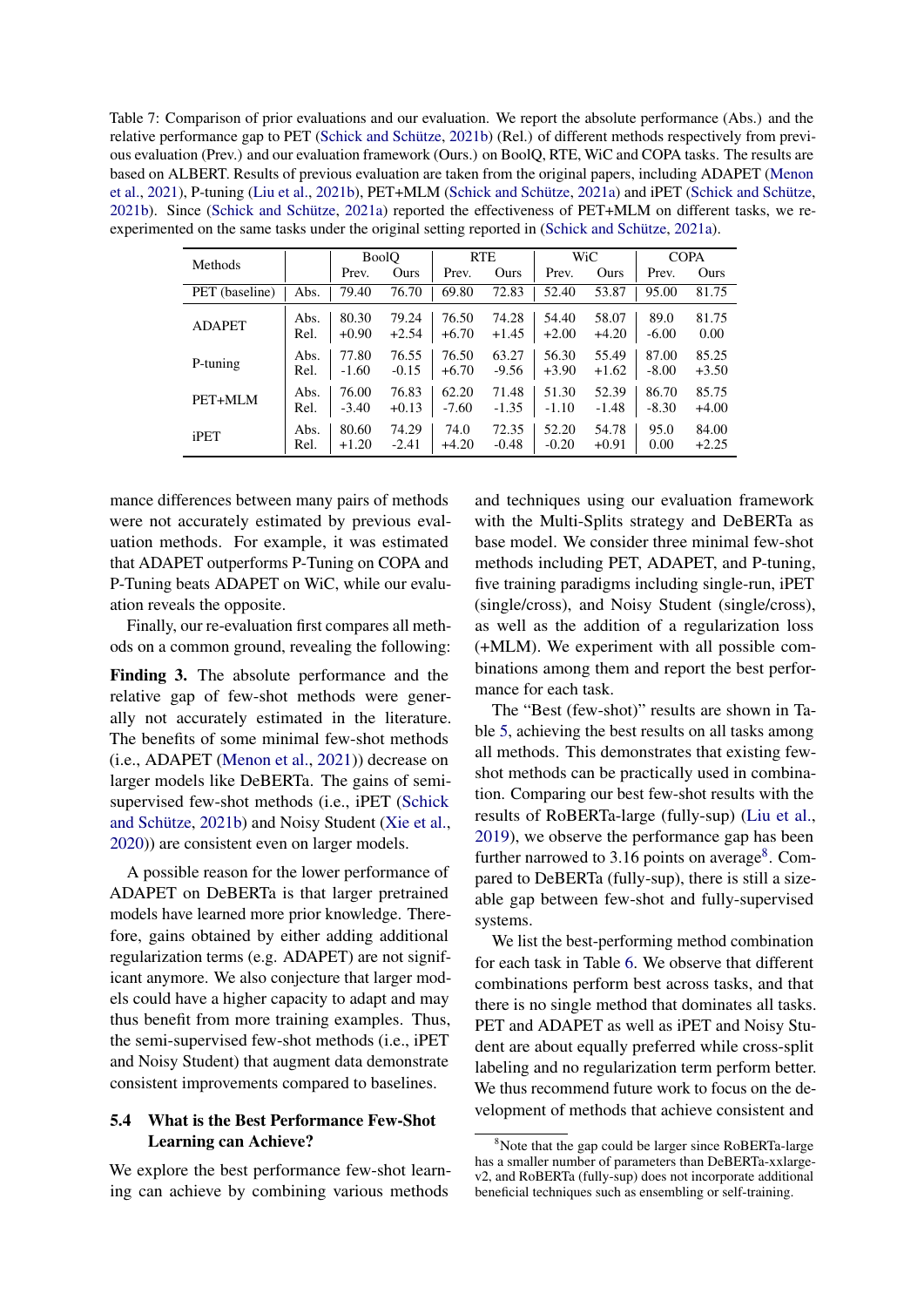robust performance across tasks. We summarize the following findings:

<span id="page-9-1"></span>Finding 4. Gains from different methods are largely complementary. A combination of recent state-of-the-art methods largely outperforms individual methods and achieves the best performance, close to a strong fully-supervised baseline on RoBERTa [\(Liu et al.,](#page-10-7) [2019\)](#page-10-7). However, there is still a sizeable gap between the best few-shot and the fully-supervised system on DeBERTa [\(He et al.,](#page-10-8) [2020\)](#page-10-8).

<span id="page-9-2"></span>Finding 5. No single few-shot method dominates most NLU tasks. This highlights the need for the development of few-shot methods with more consistent and robust performance across tasks.

# 6 FewNLU Toolkit

<span id="page-9-5"></span>

Figure 3: Architecture of FewNLU. It contains implementation of several state-of-the-art methods, data processing utilities, a standardized few-shot training framework, and most importantly, the proposed evaluation framework.

We open-source FewNLU, an integrated toolkit designed for few-shot NLU. It contains implementations of several state-of-the-art methods, data processing utilities, a standardized few-shot training framework, and most importantly, the proposed evaluation framework. FewNLU also allows customizing new tasks/methods, and performing training and evaluation over them. Figure [3](#page-9-5) shows the relationships between the four blocks. The goal of FewNLU is to facilitate benchmarking few-shot learning methods for NLU tasks. For more detailed features of FewNLU, please refer to the source codes and documents.

# 7 Conclusions

We introduce an evaluation framework, re-evaluate a number of few-shot learning methods under the evaluation framework with a novel Multi-Splits strategy, and release a few-shot toolkit. Apart from this, we also aim at advancing the development of few-shot learning by sharing several new experimental findings. We identify several new directions for future work: (1) Our work revealed that

the prompt patterns and training sample order are crucial hyper-parameters, but in practice how to define the hyper-parameter search space a priori is still a challenge. (2) It is critical for the community to iterate and converge on a common evaluation framework. (3) Few-shot natural language generation might also be studied in a similar framework.

## Acknowledgements

We thank Dani Yogatama for valuable feedback on a draft of this paper. Zheng, Ding, Tang, and Yang are funded by the National Key R&D Program of China (2020AAA0105200) and supported by Beijing Academy of Artificial Intelligence (BAAI). Zheng is Funded by China Postdoctoral Science Foundation (2021M690471). Zhou and Li are supported in part by the National Natural Science Foundation of China Grant 61822203, 61772297, 61632016 and the Zhongguancun Haihua Institute for Frontier Information Technology, Turing AI Institute of Nanjing and Xi'an Institute for Interdisciplinary Information Core Technology.

#### References

- <span id="page-9-3"></span>Jonathan Bragg, Arman Cohan, Kyle Lo, and Iz Beltagy. 2021. FLEX: unifying evaluation for few-shot NLP. CoRR, abs/2107.07170.
- <span id="page-9-0"></span>Tom B. Brown, Benjamin Mann, Nick Ryder, Melanie Subbiah, Jared Kaplan, Prafulla Dhariwal, Arvind Neelakantan, Pranav Shyam, Girish Sastry, Amanda Askell, Sandhini Agarwal, Ariel Herbert-Voss, Gretchen Krueger, Tom Henighan, Rewon Child, Aditya Ramesh, Daniel M. Ziegler, Jeffrey Wu, Clemens Winter, Christopher Hesse, Mark Chen, Eric Sigler, Mateusz Litwin, Scott Gray, Benjamin Chess, Jack Clark, Christopher Berner, Sam Mc-Candlish, Alec Radford, Ilya Sutskever, and Dario Amodei. 2020. Language models are few-shot learners. CoRR, abs/2005.14165.
- <span id="page-9-4"></span>Alain Celisse. 2014. Optimal cross-validation in density estimation with the  $l^2$ The Annals of Statistics, 42(5):1879–1910.
- <span id="page-9-6"></span>Christopher Clark, Kenton Lee, Ming-Wei Chang, Tom Kwiatkowski, Michael Collins, and Kristina Toutanova. 2019. Boolq: Exploring the surprising difficulty of natural yes/no questions. In Proceedings of the 2019 Conference of the North American Chapter of the Association for Computational Linguistics: Human Language Technologies, Volume 1 (Long and Short Papers), pages 2924–2936.
- <span id="page-9-7"></span>Ido Dagan, Oren Glickman, and Bernardo Magnini. 2005. The pascal recognising textual entail-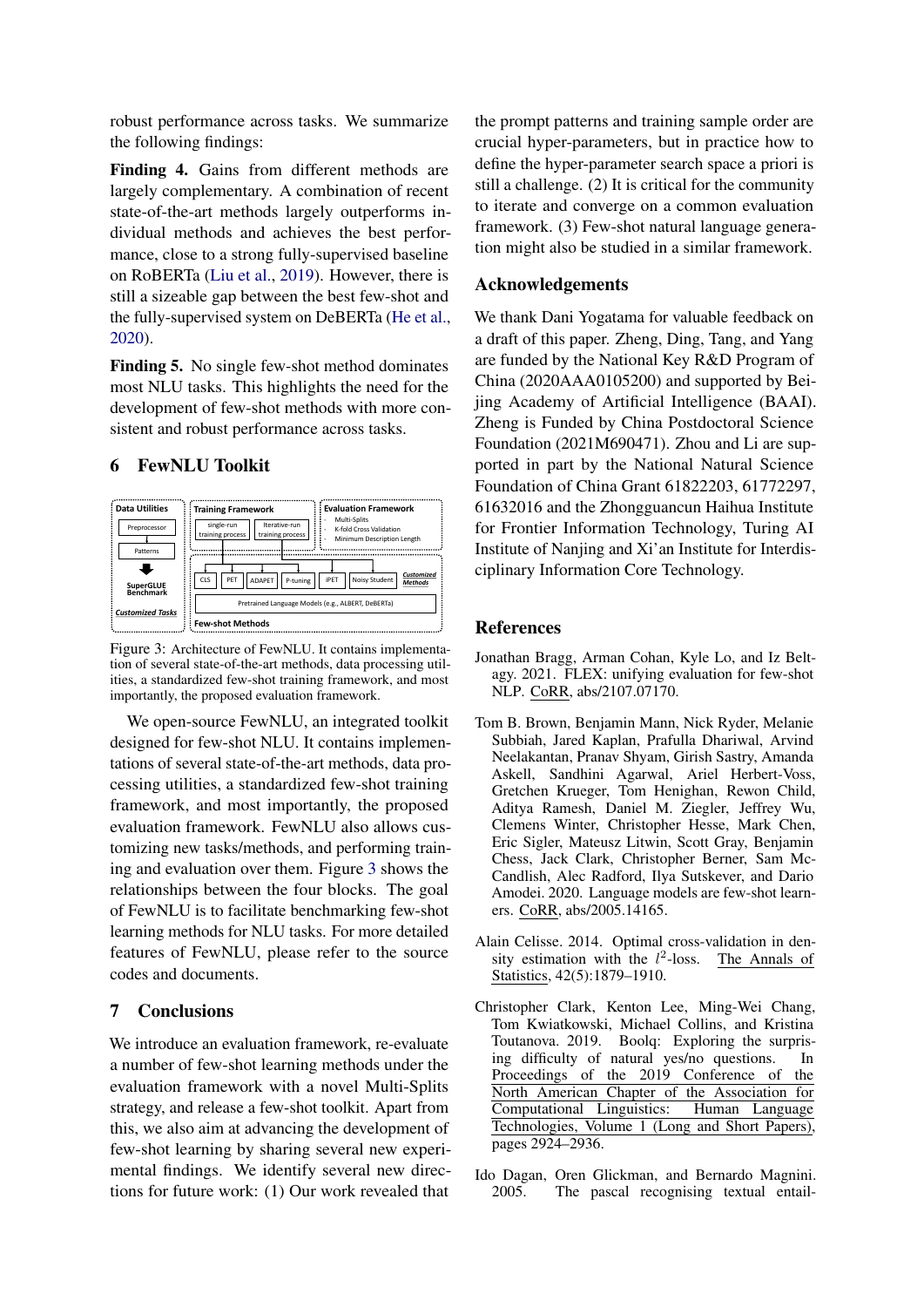ment challenge. In Machine Learning Challenges Workshop, pages 177–190. Springer.

- <span id="page-10-20"></span>Marie-Catherine De Marneffe, Mandy Simons, and Judith Tonhauser. 2019. The commitmentbank: Investigating projection in naturally occurring discourse. In proceedings of Sinn und Bedeutung, volume 23, pages 107–124.
- <span id="page-10-10"></span>Jacob Devlin, Ming-Wei Chang, Kenton Lee, and Kristina Toutanova. 2018. BERT: pre-training of deep bidirectional transformers for language understanding. CoRR, abs/1810.04805.
- <span id="page-10-6"></span>Jesse Dodge, Gabriel Ilharco, Roy Schwartz, Ali Farhadi, Hannaneh Hajishirzi, and Noah A. Smith. 2020. Fine-tuning pretrained language models: Weight initializations, data orders, and early stopping. CoRR, abs/2002.06305.
- <span id="page-10-4"></span>Tianyu Gao, Adam Fisch, and Danqi Chen. 2020. Making pre-trained language models better few-shot learners. CoRR, abs/2012.15723.
- <span id="page-10-8"></span>Pengcheng He, Xiaodong Liu, Jianfeng Gao, and Weizhu Chen. 2020. Deberta: Decodingenhanced BERT with disentangled attention. CoRR, abs/2006.03654.
- <span id="page-10-9"></span>Jeremy Howard and Sebastian Ruder. 2018. [Universal](http://arxiv.org/abs/1801.06146) [Language Model Fine-tuning for Text Classification.](http://arxiv.org/abs/1801.06146) In Proceedings of ACL 2018.
- <span id="page-10-19"></span>Daniel Khashabi, Snigdha Chaturvedi, Michael Roth, Shyam Upadhyay, and Dan Roth. 2018. Looking beyond the surface: A challenge set for reading comprehension over multiple sentences. In Proceedings of the 2018 Conference of the North American Chapter of the Association for Computational Linguistics: Human Language Technologies, Volume 1 (Long Papers), pages 252– 262.
- <span id="page-10-13"></span>Brian Lester, Rami Al-Rfou, and Noah Constant. 2021. The power of scale for parameter-efficient prompt tuning. CoRR, abs/2104.08691.
- <span id="page-10-23"></span>Hector Levesque, Ernest Davis, and Leora Morgenstern. 2012. The winograd schema chal-The winograd schema challenge. In Thirteenth International Conference on the Principles of Knowledge Representation and Reasoning. Citeseer.
- <span id="page-10-12"></span>Xiang Lisa Li and Percy Liang. 2021. Prefixtuning: Optimizing continuous prompts for generation. CoRR, abs/2101.00190.
- <span id="page-10-14"></span>Jiachang Liu, Dinghan Shen, Yizhe Zhang, Bill Dolan, Lawrence Carin, and Weizhu Chen. 2021a. What makes good in-context examples for gpt-3? CoRR, abs/2101.06804.
- <span id="page-10-2"></span>Xiao Liu, Yanan Zheng, Zhengxiao Du, Ming Ding, Yujie Qian, Zhilin Yang, and Jie Tang. 2021b. GPT understands, too. CoRR, abs/2103.10385.
- <span id="page-10-7"></span>Yinhan Liu, Myle Ott, Naman Goyal, Jingfei Du, Mandar Joshi, Danqi Chen, Omer Levy, Mike Lewis, Luke Zettlemoyer, and Veselin Stoyanov. 2019. [Roberta: A robustly optimized bert pretraining ap](https://openreview.net/pdf?id=SyxS0T4tvS)[proach.](https://openreview.net/pdf?id=SyxS0T4tvS) arXiv preprint arXiv:1907.11692.
- <span id="page-10-15"></span>Yao Lu, Max Bartolo, Alastair Moore, Sebastian Riedel, and Pontus Stenetorp. 2021. Fantastically ordered prompts and where to find them: Overcoming few-shot prompt order sensitivity. CoRR, abs/2104.08786.
- <span id="page-10-3"></span>Rakesh R. Menon, Mohit Bansal, Shashank Srivastava, and Colin Raffel. 2021. Improving and simplifying pattern exploiting training. CoRR, abs/2103.11955.
- <span id="page-10-5"></span>Ethan Perez, Douwe Kiela, and Kyunghyun Cho. 2021. True few-shot learning with language models. CoRR, abs/2105.11447.
- <span id="page-10-21"></span>Mohammad Taher Pilehvar and José Camacho-Collados. 2018. Wic: 10, 000 example pairs for evaluating context-sensitive representations. CoRR, abs/1808.09121.
- <span id="page-10-22"></span>Melissa Roemmele, Cosmin Adrian Bejan, and Andrew S Gordon. 2011. Choice of plausible alternatives: An evaluation of commonsense causal reasoning. In AAAI Spring Symposium: Logical Formalizations of Commonsense Reasoning, pages  $90 - 95.$
- <span id="page-10-0"></span>Timo Schick and Hinrich Schütze. 2021a. Exploiting cloze-questions for few-shot text classification and natural language inference. In EACL, pages 255– 269. Association for Computational Linguistics.
- <span id="page-10-1"></span>Timo Schick and Hinrich Schütze. 2021b. It's not just size that matters: Small language models are also few-shot learners. pages 2339–2352.
- <span id="page-10-11"></span>Taylor Shin, Yasaman Razeghi, Robert L. Logan IV, Eric Wallace, and Sameer Singh. 2020. Autoprompt: Eliciting knowledge from language models with automatically generated prompts. CoRR, abs/2010.15980.
- <span id="page-10-16"></span>Jasper Snoek, Hugo Larochelle, and Ryan P Adams. 2012. Practical bayesian optimization of machine learning algorithms. Advances in neural information processing systems, 25.
- <span id="page-10-17"></span>Elena Voita and Ivan Titov. 2020. [Information](https://doi.org/10.18653/v1/2020.emnlp-main.14)[theoretic probing with minimum description length.](https://doi.org/10.18653/v1/2020.emnlp-main.14) In Proceedings of the 2020 Conference on Empirical Methods in Natural Language Processing (EMNLP), pages 183–196, Online. Association for Computational Linguistics.
- <span id="page-10-18"></span>Alex Wang, Yada Pruksachatkun, Nikita Nangia, Amanpreet Singh, Julian Michael, Felix Hill, Omer Levy, and Samuel R. Bowman. 2019a. Superglue: A stickier benchmark for general-purpose language understanding systems. In NeurIPS.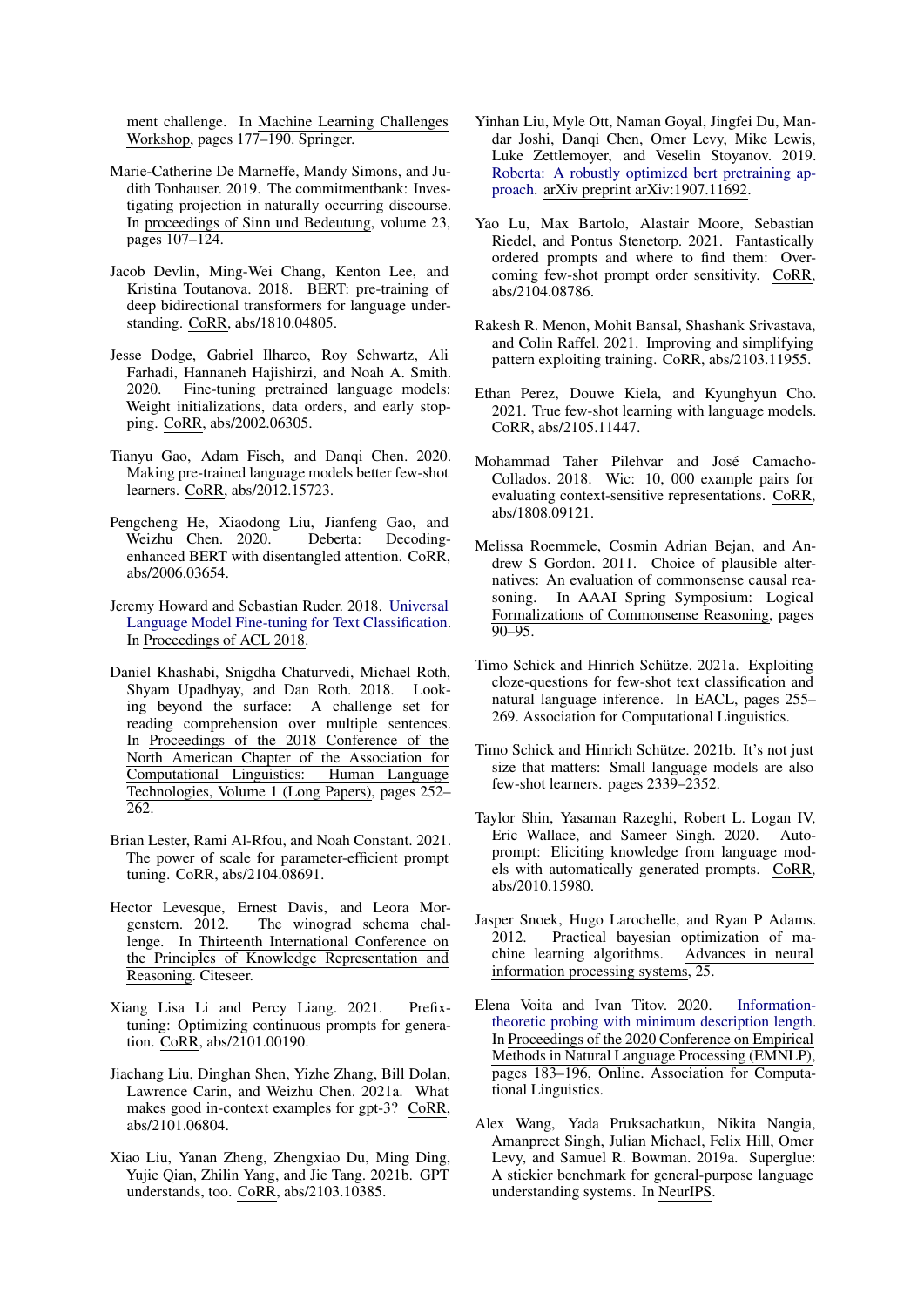- <span id="page-11-6"></span>Alex Wang, Amanpreet Singh, Julian Michael, Felix Hill, Omer Levy, and Samuel R. Bowman. 2019b. GLUE: A multi-task benchmark and analysis platform for natural language understanding. In ICLR (Poster). OpenReview.net.
- <span id="page-11-1"></span>Qizhe Xie, Minh-Thang Luong, Eduard H. Hovy, and Quoc V. Le. 2020. Self-training with noisy student improves imagenet classification. In CVPR, pages 10684–10695. IEEE.
- <span id="page-11-2"></span>Shuo Yang, Lu Liu, and Min Xu. 2021. Free lunch for few-shot learning: Distribution calibration. In ICLR. OpenReview.net.
- <span id="page-11-4"></span>Qinyuan Ye, Bill Yuchen Lin, and Xiang Ren. 2021. [Crossfit: A few-shot learning challenge for cross](http://arxiv.org/abs/2104.08835)[task generalization in nlp.](http://arxiv.org/abs/2104.08835)
- <span id="page-11-5"></span>Dani Yogatama, Cyprien de Masson d'Autume, Jerome Connor, Tomas Kocisky, Mike Chrzanowski, Lingpeng Kong, Angeliki Lazaridou, Wang Ling, Lei Yu, Chris Dyer, et al. 2019. Learning and evaluating general linguistic intelligence. arXiv preprint arXiv:1901.11373.
- <span id="page-11-0"></span>Tianyi Zhang, Felix Wu, Arzoo Katiyar, Kilian Q. Weinberger, and Yoav Artzi. 2020. Revisiting fewsample BERT fine-tuning. CoRR, abs/2006.05987.
- <span id="page-11-3"></span>Tony Z. Zhao, Eric Wallace, Shi Feng, Dan Klein, and Sameer Singh. 2021. Calibrate before use: Improving few-shot performance of language models. CoRR, abs/2102.09690.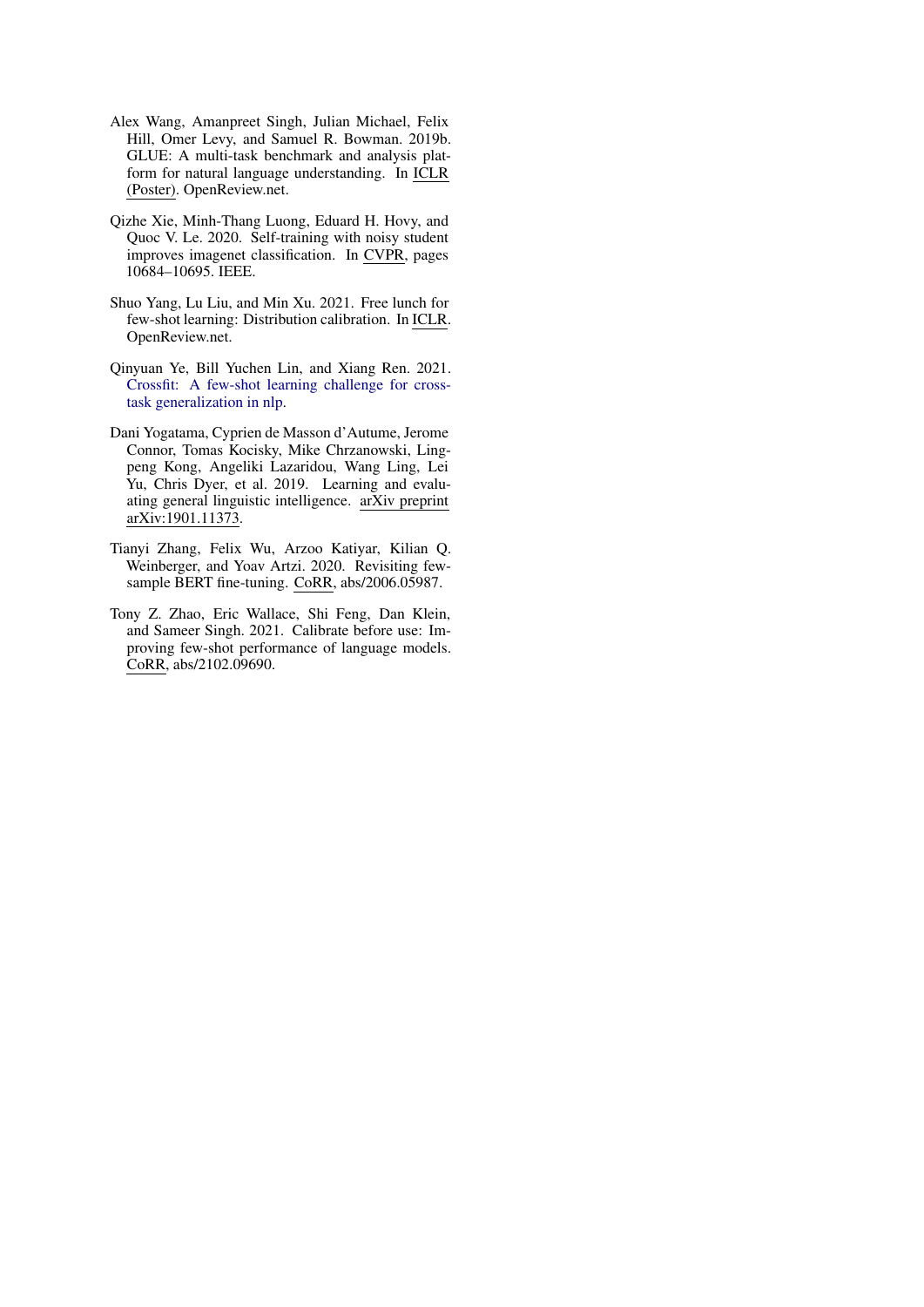## A Appendix

# <span id="page-12-0"></span>A.1 Details of Data-Split Strategy Experiments

## A.1.1 Datasets

To justify the proposed evaluation framework, we perform experiments on the few-shot SuperGLUE benchmark, which was constructed to include some of the most difficult language understanding tasks for current NLP approaches [\(Wang et al.,](#page-10-18) [2019a\)](#page-10-18). Unlike other NLU benchmarks (e.g., GLUE [\(Wang](#page-11-6) [et al.,](#page-11-6) [2019b\)](#page-11-6)) that contain single-sentence tasks, SuperGLUE consists of complicated ones that are sentence-pair or sentence-triple tasks, which demand advanced understanding capabilities. Seven SuperGLUE tasks are considered, including question answering (BoolQ [\(Clark et al.,](#page-9-6) [2019\)](#page-9-6) & MultiRC [\(Khashabi et al.,](#page-10-19) [2018\)](#page-10-19)), textual entailment (CB [\(De Marneffe et al.,](#page-10-20) [2019\)](#page-10-20) & RTE [\(Dagan et al.,](#page-9-7) [2005\)](#page-9-7)), word sense disambiguation (WiC [\(Pilehvar](#page-10-21) [and Camacho-Collados,](#page-10-21) [2018\)](#page-10-21)), causal reasoning (COPA [\(Roemmele et al.,](#page-10-22) [2011\)](#page-10-22)), and co-reference resolution (WSC [\(Levesque et al.,](#page-10-23) [2012\)](#page-10-23)).

## <span id="page-12-4"></span>A.1.2 Hyper-parameters of Data-Split Strategy Evaluation

To quantitatively evaluate different data-split strategies, we perform extensive experiments with the following hyper-parameter search space. Data-split experiments are based on DeBERTa (xxlarge). The hyper-parameter search space is shown in Table [8.](#page-12-3) We use the same prompt patterns as in [\(Schick and](#page-10-1) [Schütze,](#page-10-1) [2021b\)](#page-10-1). To observe the changes of performance and correlation metrics w.r.t different K values, we also experimented with  $K = \{2, 4, 8, 16\}$ over three tasks (i.e., BoolQ, RTE and COPA).

<span id="page-12-3"></span>Table 8: Hyper-parameter Search Space for Data-Split Strategy Evaluation

| Hyper-parameter                | Value            |  |  |  |  |
|--------------------------------|------------------|--|--|--|--|
| Learning Rate                  | ${5e-6, 1e-5}$   |  |  |  |  |
| Maximum Training Step          | ${250, 500}$     |  |  |  |  |
| <b>Evaluation Frequency</b>    | $\{0.02, 0.04\}$ |  |  |  |  |
| Number of Runs $K$             |                  |  |  |  |  |
| Split Ratio r for Multi-Splits | 1.1              |  |  |  |  |

# A.1.3 32-Data-Setting Results for Data-Split Strategy Evaluation

<span id="page-12-1"></span>In data-split strategy evaluation, in addition to the 64-data-setting results in the main texts, we also experimented with 32 labeled data as [\(Schick and](#page-10-1) [Schütze,](#page-10-1) [2021b](#page-10-1)[,a;](#page-10-0) [Menon et al.,](#page-10-3) [2021\)](#page-10-3). The 32 data-setting results are also provided in Table [9.](#page-13-0)

## A.2 Details of Crucial Factor Evaluation

To study whether a certain factor is crucial for the searching procedure, we conduct multiple-time experiments by assigning a certain factor with multiple values and keeping all the other hyperparameters fixed. The standard deviation (STD) over the multiple experimental results is reported, where a larger STD indicates the few-shot performance is sensitive to this targeted factor. It is worth noting that we assign values under a small disturbance to the target factor, without considering the extreme values, which will definitely make the model fail, so it doesn't make much sense in fact.

For a given task and a target factor, we fixed the hyper-parameters to be the best-performing ones obtained in Section [4.3,](#page-3-0) and assigned multiple values for the target factor. For the prompt pattern, we assigned it with the same values as [\(Schick and](#page-10-1) [Schütze,](#page-10-1) [2021b\)](#page-10-1). Possible values for other hyperparameters are in Table [11.](#page-13-1)

## <span id="page-12-2"></span>A.3 Details of Few-Shot Method Re-Evaluation

## A.3.1 Details of Re-Evaluated Methods

The four considered minimal few-shot methods are introduced as follows.

- 1. Classification is a conventional finetuning algorithm, which uses the hidden states of a special [CLS] token for classification.
- 2. PET is a prompt-based finetuning algorithm. It transforms NLU problems into cloze problems with prompts, and then converts the cloze outputs into the predicted class.
- 3. ADAPET is based on PET and decouples the losses for the label tokens. It proposes a label-conditioned masked language modeling (MLM) objective as a regularization term.
- 4. P-tuning is also based on PET and automatically learns continuous vectors as prompts via gradient update.

The three semi-supervised few-shot methods are introduced as follows.

- 1. PET+MLM is based on PET and additionally adds an auxiliary language modeling task performed on unlabeled dataset. It was first proposed by [\(Schick and Schütze,](#page-10-0) [2021a\)](#page-10-0) to resolve catastrophic forgetting.
- 2. iPET is a self-training method. It iteratively performs PET for multiple generations. At the end of each generation, unlabeled data are assigned with pseudo-labels by the fully-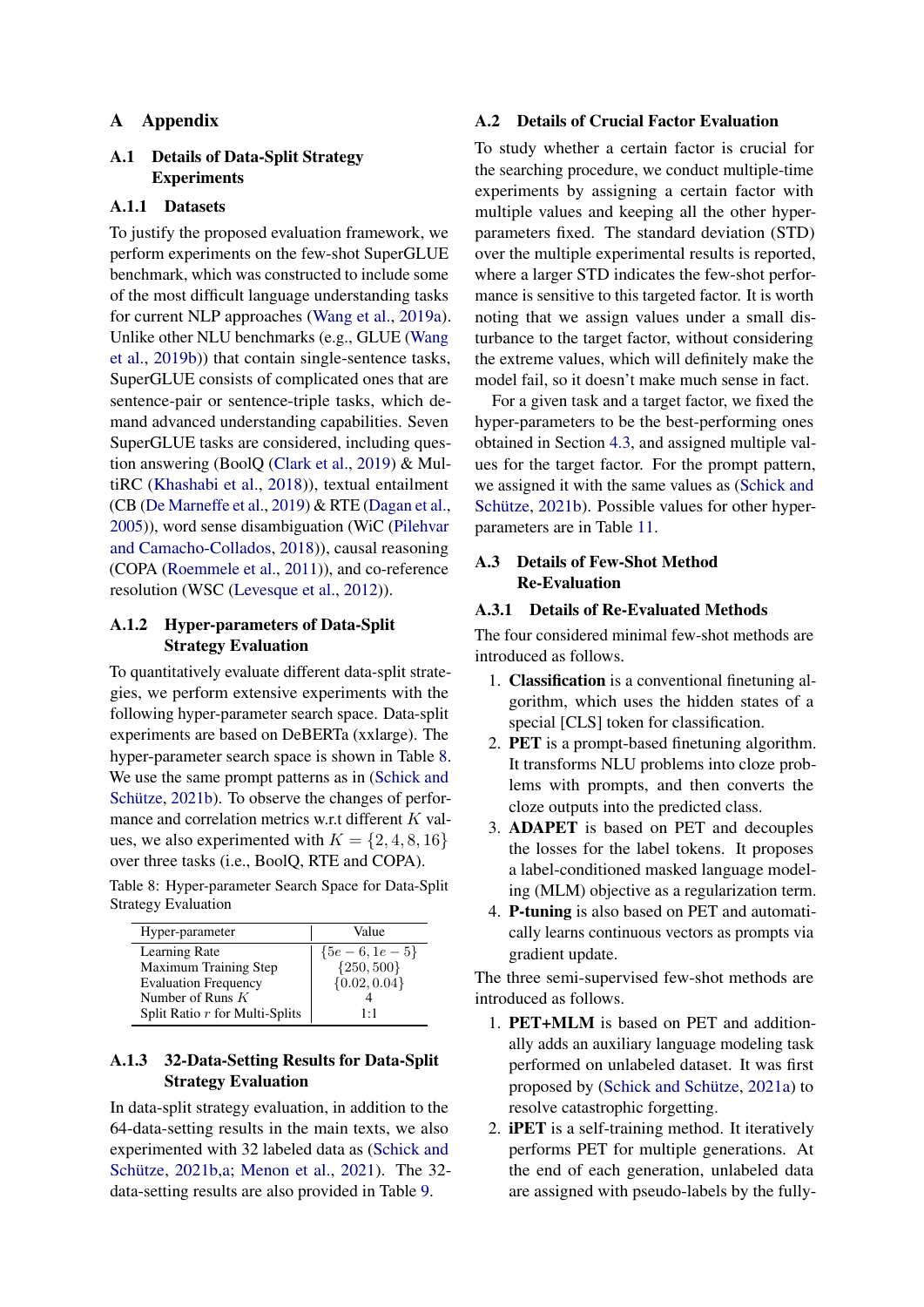<span id="page-13-0"></span>Table 9: Evaluation results of different few-shot data-split strategies with PET on FewGLUE  $(K=4)$  under the same data setting as [\(Schick and Schütze,](#page-10-1) [2021b,](#page-10-1)[a;](#page-10-0) [Menon et al.,](#page-10-3) [2021\)](#page-10-3) with 32 labeled data. Larger scores indicate that a data-split strategy effectively selects a model that achieves better test-set performance. The best results for each task are denoted in bold.

|            |                            | <b>BoolQ</b> | <b>RTE</b>   | WiC        | CB         |            |            | MultiRC                                                              | <b>WSC</b> | COPA        | Avg.   |
|------------|----------------------------|--------------|--------------|------------|------------|------------|------------|----------------------------------------------------------------------|------------|-------------|--------|
|            |                            | Acc.         | Acc.         | Acc.       | Acc.       | F1         | F1a        | EM.                                                                  | Acc.       | Acc         |        |
|            | CV                         | 77.29        | 75.63        | 55.56      | 89.29      | 80.66      | 78.61      | 42.26                                                                | 78.37      | 90.00       | 74.61  |
|            |                            | $\pm$ 3.32   | $\pm 4.26$   | $\pm 1.06$ | $\pm 3.86$ | ±14.87     | $\pm 0.84$ | $\pm 2.07$                                                           | $\pm 4.26$ | $\pm 2.45$  |        |
|            | <b>MDL</b>                 | 79.29        | 75.87        | 53.53      | 79.61      | 59.25      | 75.77      | 37.30                                                                | 77.82      | 76.25       | 69.82  |
|            |                            | $\pm 6.01$   | $\pm$ 5.19   | $\pm 0.58$ | $\pm$ 5.42 | ±11.27     | $\pm 4.72$ | $\pm 6.27$                                                           | $\pm 4.19$ | ±12.50      |        |
|            | Multi-Splits               | 78.11        | 79.42        | 61.72      | 83.04      | 70.93      | 78.23      | 41.45                                                                | 74.52      | 84.75       | 73.62  |
|            | $(r = 1:1)$                | $\pm 2.63$   | $\pm 1.79$   | $\pm 3.10$ | ±6.66      | ±13.40     | ±1.24      | $\pm 1.74$                                                           | $\pm$ 3.96 | $\pm 2.12$  |        |
|            | Multi-Splits               | 79.18        | 75.00        | 52.90      | 87.05      | 81.06      | 76.70      | 41.13                                                                | 78.37      | 84.50       | 73.27  |
|            | $(r = 3:1)$                | $\pm 1.96$   | $\pm$ 3.84   | $\pm 2.40$ | $\pm 4.22$ | $\pm 8.14$ | $\pm 1.06$ | $\pm 1.95$                                                           | $\pm 1.24$ | $\pm$ 5.80  |        |
|            |                            |              |              |            |            |            |            | (b) Results of correlation between the development and training sets |            |             |        |
|            |                            |              | <b>BoolO</b> | <b>RTE</b> | WiC        | CB         |            | MultiRC                                                              | <b>WSC</b> | <b>COPA</b> | Avg.   |
| CV         |                            |              | 0.4134       | 0.6759     | 0.4189     | 0.0938     |            | 0.1061                                                               | $-0.1683$  | 0.6567      | 0.3138 |
| <b>MDL</b> |                            |              | 0.6394       | 0.5687     | $-0.0732$  | 0.2127     |            | 0.1690                                                               | 0.0741     | 0.1100      | 0.2429 |
|            | Multi-Splits $(r = 1 : 1)$ |              | 0.5347       | 0.6911     | 0.8448     | 0.7232     |            | 0.6280                                                               | 0.0853     | 0.4531      | 0.5657 |
|            | Multi-Splits $(r = 3 : 1)$ |              | 0.3003       | 0.7601     | 0.4938     | 0.6867     |            | 0.3310                                                               | $-0.1595$  | 0.7024      | 0.4450 |

(a) Results of test performance of the selected hyper-parameter

<span id="page-13-2"></span>Table 10: The best hyper-parameters searched for PET. We search each task with a learning rate of {1e-5,5e-6}, max steps of {250,500}, evaluation frequency ratio of {0.02,0.04}, and all the available prompt patterns. Therefore, each task has  $8N$  hyper-parameter combinations, where N is the number of available prompt patterns, i.e., 6 for BoolQ and RTE, 3 for WiC, and 2 for COPA.

|                             | <b>BoolO</b> | RTE  | WiC    | <b>CB</b> | MultiRC | WSC  | COPA   |
|-----------------------------|--------------|------|--------|-----------|---------|------|--------|
| Learning Rate               | 1e-5         | 5e-6 | $5e-6$ | $1e-5$    | $1e-5$  | 5e-6 | $1e-5$ |
| Maximum Training Step       | 250          | 250  | 250    | 250       | 500     | 250  | 500    |
| <b>Evaluation Frequency</b> | 0.02         | 0.02 | 0.02   | 0.02      | 0.02    | 0.02 | 0.02   |
| Prompt Pattern              |              |      |        |           |         |      |        |

<span id="page-13-1"></span>Table 11: Hyper-parameter Search Space for Crucial Factor Evaluation

| Hyper-parameter             | Value                                |
|-----------------------------|--------------------------------------|
| Learning Rate               | ${6e-6, 8e-6, 1e-5}$                 |
| <b>Evaluation Frequency</b> | $\{0.02, 0.04, 0.08\}$               |
| Training Batch Size         | $\{8, 16, 32, 64\}$                  |
| Sample Order Seed           | $\{10, 20, 30, 40, 50, 60, 70, 80\}$ |

trained model, and will be used for training along with train data in the next generation.

3. Noisy Student is similar to iPET with the difference that Noisy Student injects noises into the input embeddings of the model.

### A.3.2 Hyper-parameters for Re-Evaluation

For minimal few-shot methods on DeBERTa, such as PET, ADAPET, and P-tuning, we search in the same hyper-parameter space as introduced in Section [A.1.2.](#page-12-4) The hyper-parameter search space for other few-shot methods are shown in Table [14.](#page-15-0)

#### A.3.3 The Searched Best Hyper-parameters

We list the searched best hyper-parameter configuration for different tasks and methods in Table [10,](#page-13-2) Table [12,](#page-14-0) and Table [13.](#page-14-1)

## A.3.4 More Discussion on ADAPET

Since it is observed that ADAPET shows less improvements on DeBERTa than it has achieved on ALBERT, we further discuss the phenomena by raising the question what other differences it has made. We respectively visualize the fewshot performance distribution over the same hyperparameter space of PET and ADAPET in Figure [4.](#page-14-2) We observe that PET is more likely to obtain extremely bad results on BoolQ and RTE, while ADAPET shows stable results. It suggests that ADAPET appears to be more robust to the hyperparameters, and overall achieves good performance regardless of hyper-parameter selection. However, ADAPET is less inclined to produce better peak results. To sum up, we can conclude: Loss regularization (e.g., ADAPET [\(Menon et al.,](#page-10-3) [2021\)](#page-10-3)) enhances stability w.r.t. hyper-parameters.

## A.3.5 More Discussion on Semi-supervised Few-shot Methods

We focus on semi-supervised methods that iteratively augment data (i.e., iPET and Noisy Student),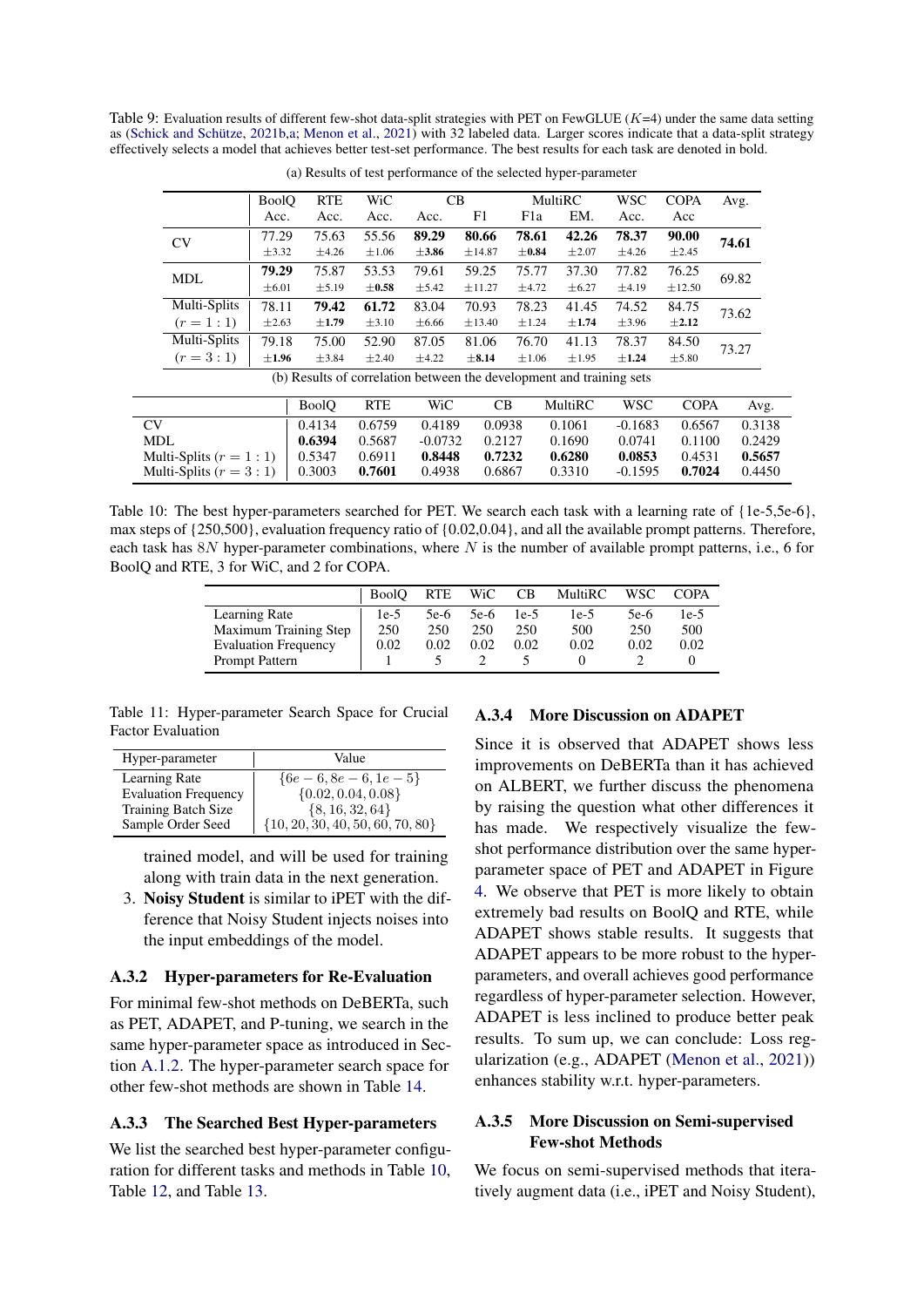<span id="page-14-0"></span>Table 12: The best hyper-parameters searched for ADAPET. We search each task with a learning rate of {1e-5,5e-6}, max steps of {250,500}, evaluation frequency ratio of {0.02,0.04}, and all the available prompt patterns. Therefore, each task has  $8N$  hyper-parameter combinations, where N is the number of available prompt patterns, i.e., 6 for BoolQ and RTE, 3 for WiC, and 2 for COPA.

|                             | <b>BoolO</b> | <b>RTE</b> | WiC    | <b>CB</b> | <b>MultiRC</b> | WSC    | <b>COPA</b> |
|-----------------------------|--------------|------------|--------|-----------|----------------|--------|-------------|
| Learning Rate               | 1e-5         | 5e-6       | $5e-6$ | 1e-5      | 5e-6           | $1e-5$ | $5e-6$      |
| Maximum Training Step       | 250          | 500        | 500    | 500       | 500            | 500    | 500         |
| <b>Evaluation Frequency</b> | 0.04         | 0.04       | 0.02   | 0.02      | 0.02           | 0.02   | 0.04        |
| Prompt Pattern              |              |            |        |           |                |        |             |
|                             |              |            |        |           |                |        |             |

<span id="page-14-1"></span>Table 13: The best hyper-parameters searched for P-tuning.We search each task with a learning rate of {1e-5,5e-6}, max steps of {250,500}, warmup ratio of {0.0,0.1}, evaluation frequency ratio of {0.02,0.04}, and prompt encoder impelmented with {"mlp", "lstm"}.

|                             | <b>BoolO</b> | <b>RTE</b> | WiC  | <b>CB</b> | MultiRC | WSC           | <b>COPA</b> |
|-----------------------------|--------------|------------|------|-----------|---------|---------------|-------------|
| Learning Rate               | 5e-6         | 5e-6       | 5e-6 | $1e-5$    | $1e-5$  | $1e-5$        | $1e-5$      |
| Maximum Training Step       | 500          | 250        | 500  | 250       | 500     | 250           | 500         |
| Warmup Ratio                | 0.0          | 0.0        | 0.0  | 0.1       | 0.1     | $0.0^{\circ}$ | 0.1         |
| <b>Evaluation Frequency</b> | 0.02         | 0.02       | 0.02 | 0.04      | 0.02    | 0.04          | 0.04        |
| Prompt Encoder Type         | mlp          | lstm       | lstm | lstm      | lstm    | mlp           | mlp         |

<span id="page-14-2"></span>

Figure 4: Visualization of few-shot performance over the same hyper-paramter space of ADAPET and PET based on DeBERTa and Multi-Splits. The x-axis is the index of the hyper-parameter combination. We search each task with a learning rate of 1e-5 or 5e-6, max steps of 250 or 500, evaluation ratio of 0.02 or 0.04, and all the available prompt patterns. Therefore, each task has 8N hyper-parameter combinations, where N is the number of available prompt patterns, i.e., 6 for BoolQ and RTE, 3 for WiC, and 2 for COPA. The y-axis is the score of each task given a certain hyper-parameter combination.

which have demonstrate promising results on both models in Table [5.](#page-7-0) Several key points for their success are especially discussed.

1. For semi-supervised methods such as iPET and Noisy Student, it is time-consuming when searching over a large hyper-parameter space for each generation. We directly use the searched best hyper-parameters for PET in each generation. From Table [5,](#page-7-0) we can see that their results show advantages over PET (by more than 1 points). It suggests that best hyper-parameters can be transferred to such methods, to reduce the cost of time and computational resources. If we search for each generation, results might be even better.

- 2. Comparing the single-split labeling strategy, the cross-split labeling strategy works better. As the results show, both iPET (cross) and Noisy (cross) outperform iPET (single) and Noisy (single) in most tasks on both models.
- 3. Another simple and effective technique is our proposed ensemble labeling strategies. [\(Schick and Schütze,](#page-10-1) [2021b\)](#page-10-1) utilizes the ensemble results over all patterns to label unla-